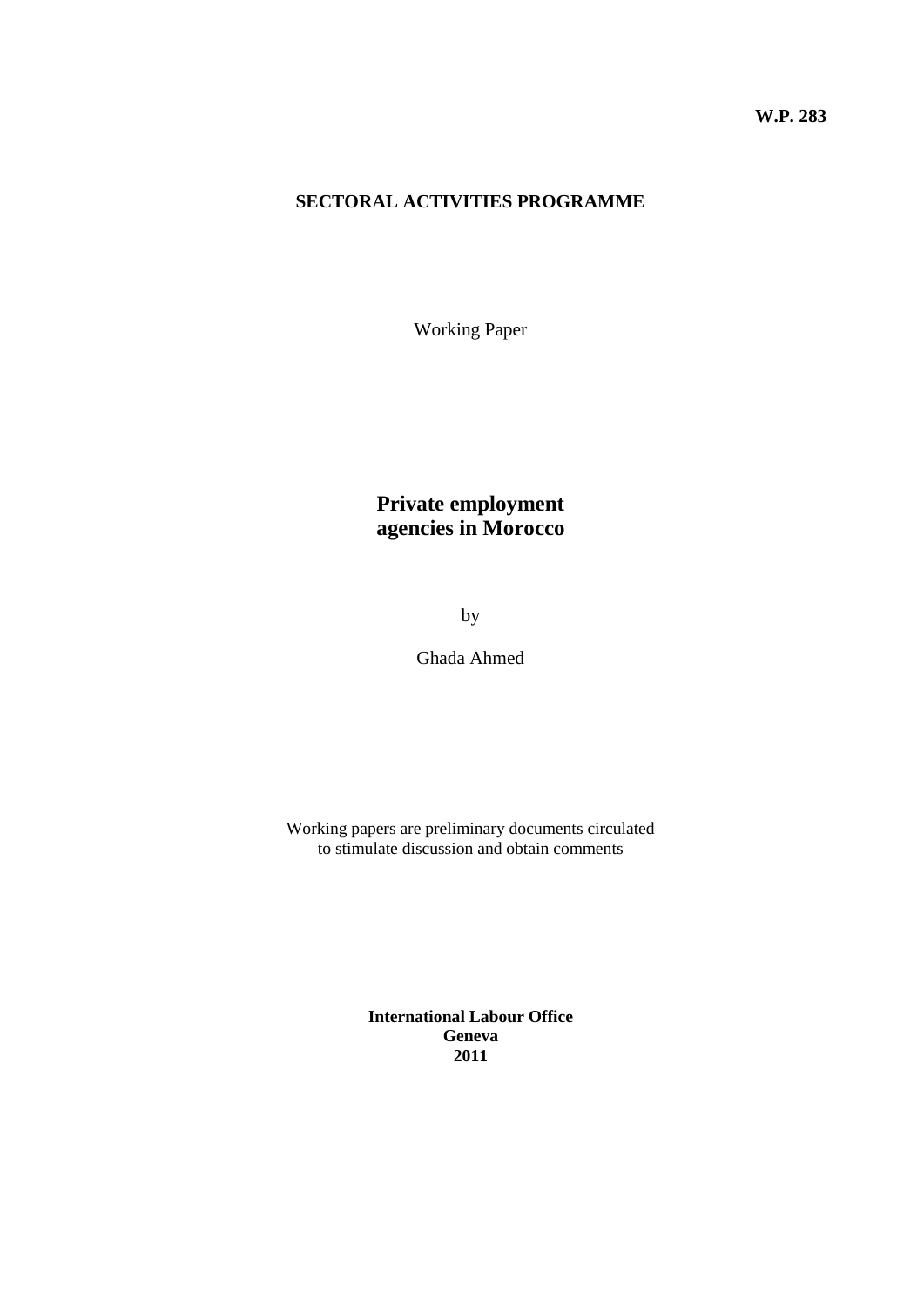#### Copyright © International Labour Organization 20XX *First edition 20XX*

Publications of the International Labour Office enjoy copyright under Protocol 2 of the Universal Copyright Convention. Nevertheless, short excerpts from them may be reproduced without authorization, on condition that the source is indicated. For rights of reproduction or translation, application should be made to ILO Publications (Rights and Permissions), International Labour Office, CH-1211 Geneva 22, Switzerland. The International Labour Office welcomes such applications.

Libraries, institutions and other users registered with reproduction rights organizations may make copies in accordance with the licences issued to them for this purpose. Visit www.ifrro.org to find the reproduction rights organization in your country.

*Private employment agencies in Morocco*, Working Paper No. 283, by Ghada Ahmed, International Labour Office, Sectoral Activities Programme. Geneva, ILO, 2011.

1 v.

ISBN 978-92-2-125420-1 (print) ISBN 978-92-2-125421-8 (Web pdf)

private employment agency / employment / women workers / youth employment / role of the ILO / ILO Convention / comment / Morocco 13.02.4

*ILO Cataloguing in Publication Data*

The designations employed in ILO publications, which are in conformity with United Nations practice, and the presentation of material therein do not imply the expression of any opinion whatsoever on the part of the International Labour Office concerning the legal status of any country, area or territory or of its authorities, or concerning the delimitation of its frontiers.

The responsibility for opinions expressed in signed articles, studies and other contributions rests solely with their authors, and publication does not constitute an endorsement by the International Labour Office of the opinions expressed in them.

Reference to names of firms and commercial products and processes does not imply their endorsement by the International Labour Office, and any failure to mention a particular firm, commercial product or process is not a sign of disapproval.

ILO publications and electronic products can be obtained through major booksellers or ILO local offices in many countries, or direct from ILO Publications, International Labour Office, CH-1211 Geneva 22, Switzerland. Catalogues or lists of new publications are available free of charge from the above address, or by email: pubvente@ilo.org.

Visit our website: www.ilo.org/publns.

Printed by the International Labour Office, Geneva, Switzerland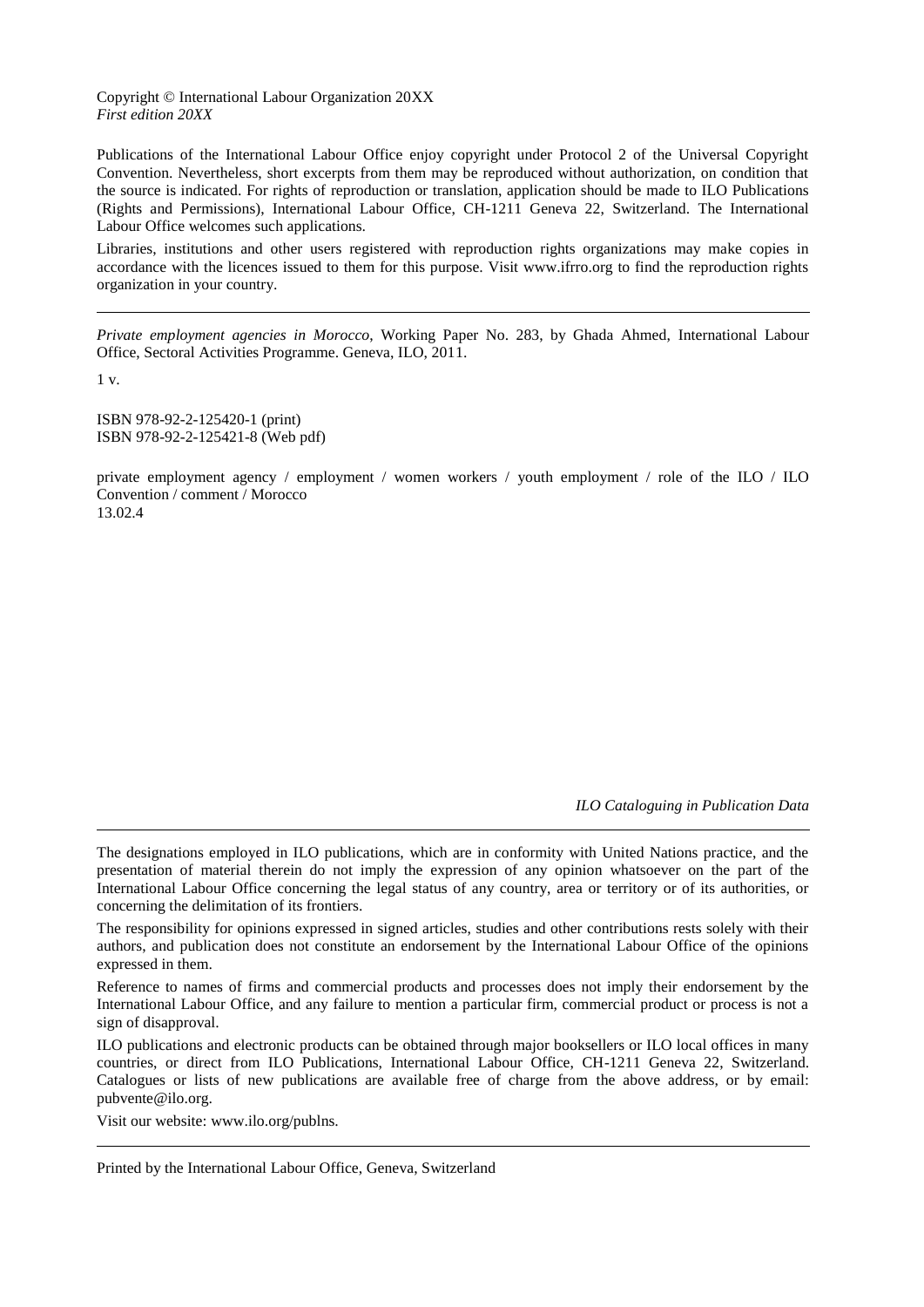# **Preface**

This paper, which examines private employment agencies and temporary agency work in a country having ratified the Private Employment Agencies Convention, 1997 (No. 181), was prepared as background research for an Issues paper entitled *Private employment agencies, promotion of decent work and improving the functioning of labour markets in private services sectors* (Geneva, ILO, 2011). Both documents were written in preparation for the Global Dialogue Forum on the Role of Private Employment Agencies in Promoting Decent Work and Improving the Functioning of Labour Markets in Private Services Sectors, Geneva, 18–19 October 2011.

Morocco's labour market faces many challenges and opportunities. Approximately 50 per cent of the population is under 25 years of age, and unemployment is particularly high in urban areas and among educated young people. In 2011, Morocco was the largest market in North Africa for employment agencies, with an estimated 1,200 agencies. Leading agencies have expressed concern about youth employment, and their commitment to actively work on the issue. Agencies are pushing for better regulation and setting industry standards, aiming to raise the industry's profile, establish its legitimacy and protect their brands in countries where the industry is either underdeveloped or plagued with bad practices. Leading private employment agencies entered the Middle East and North Africa (MENA) markets relatively recently, and remain concentrated in Arabian Gulf countries and Morocco. They started to develop the MENA market by promoting industry regulation and collaborating with organizations on youth employment.

This working paper and the Global Dialogue Forum are part of the ILO's Sectoral Activities Programme, aimed at assisting governments and employers' and workers' organizations to develop their capacities to deal equitably and effectively with social and labour issues in specific economic sectors.

This paper was written by Ghada Ahmed (Research Associate, Center on Globalization, Governance and Competitiveness, Duke University, Durham, North Carolina) and edited by John Myers (SECTOR).

> Alette van Leur Director Sectoral Activities Department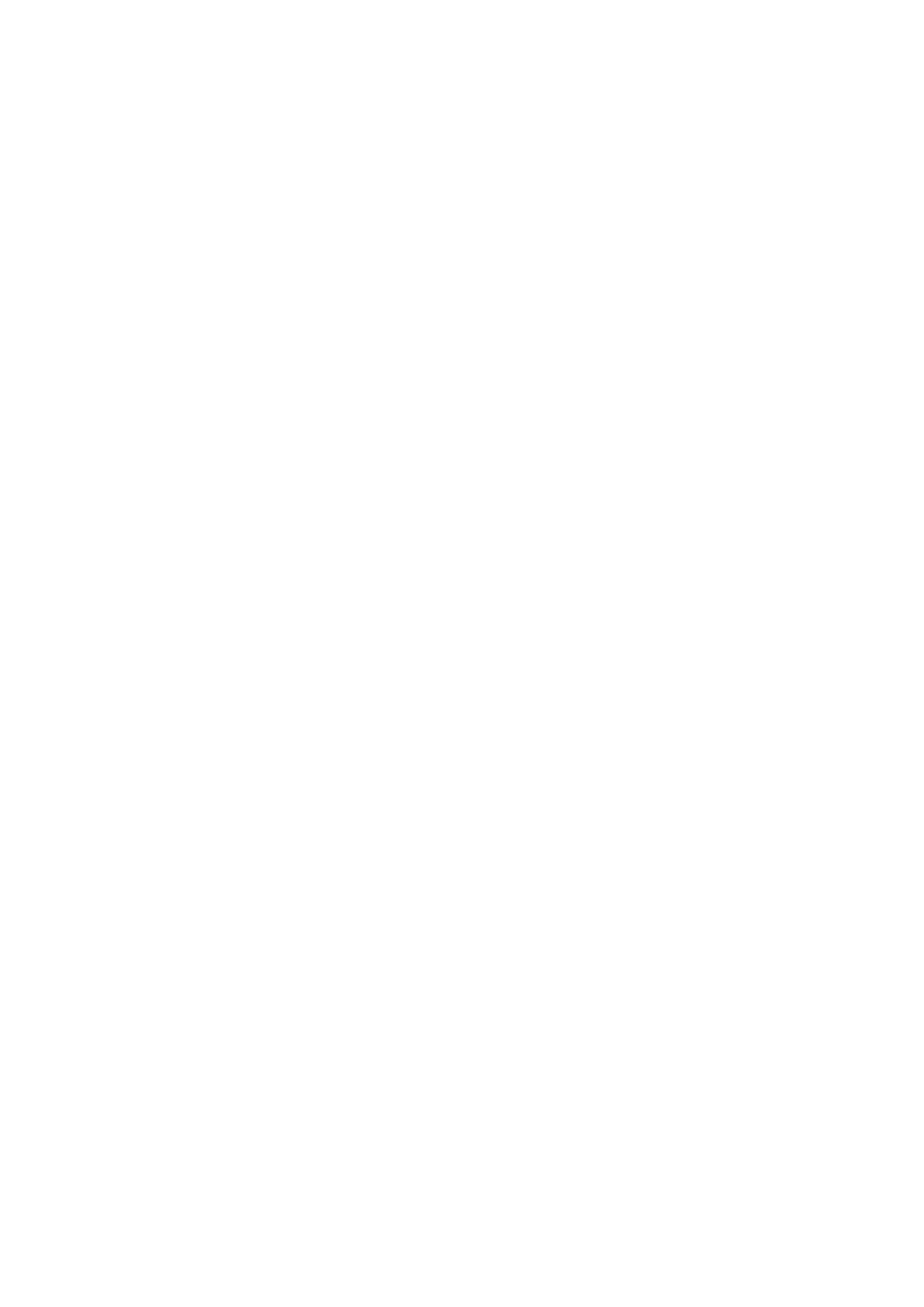### **Contents**

| Page           |
|----------------|
| iii            |
| vii            |
| vii            |
| viii           |
| $\mathbf{1}$   |
| 1              |
| $\overline{2}$ |
| 4              |
| 6              |
| 7              |
| 8              |
| 9              |
| 9              |
| 10             |
| 11             |
| 11             |
| 11             |
| 12             |
| 12             |
| 13             |
| 14             |
| 15             |
| 17             |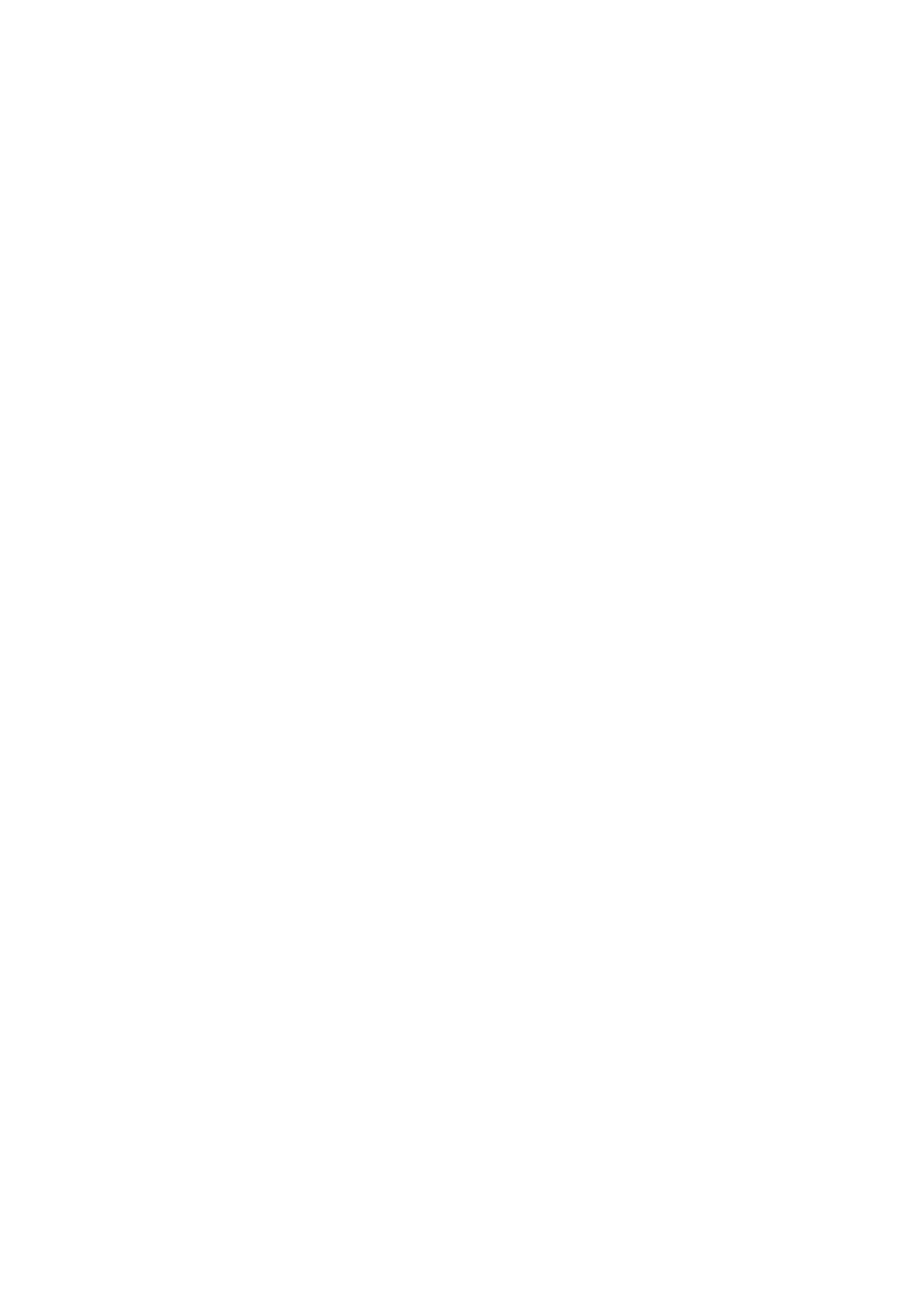### **Executive summary**

Private employment agencies (PrEAs) are part of the global human resources (HR) industry with temporary staffing constituting approximately 72 per cent of the market. Industry growth followed changes in corporate restructuring that favoured a flexible workforce to improve competitiveness and respond to business cycle fluctuations. Transnational firms now prefer outsourcing many HR activities to leading global firms such as Adecco and Manpower.

An analysis of the global value chains of the private employment industry reveals that industry firms upgraded by expanding geographically, providing services in most sectors, developing multiple products, and improving processes through the use of technology. Firms started expanding internationally almost 50 years ago as labour markets started deregulating, and PrEAs followed many of their client firms that were growing internationally. Their global expansion made them key players at the national and international levels in the development of labour market regulation and partners in employment and job creation in many countries.

Leading global PrEAs entered the Middle East and North Africa (MENA) markets recently. They are concentrated in the oil-rich Arabian Gulf countries, Morocco and Tunisia. They have been starting to develop the MENA market by promoting industry regulation and partnering with organizations on youth employment problems. Shortly after Manpower entered the Moroccan market, it started promoting industry regulation according to international standards, which prompted the Government to ratify the ILO's Private Employment Agencies Convention, 1997 (No. 181), in May 1999. However, the Moroccan labour code is still quite restrictive and limits labour market flexibility.

Morocco's employment market is fraught with challenges and opportunities. Approximately 50 per cent of the population is under 25 years of age, and unemployment is particularly high in urban areas and among educated youth. Many educated Moroccans neither have sufficient transition-to-work mechanisms nor possess the right skills that meet the job market needs in industries such as information technology and manufacturing.

Morocco is now the largest market in North Africa for PrEAs, with an estimated 1,200 agencies. Leading firms have upgraded, comply with the labour code, are usually ISO 9001 certified, and are engaged in youth training and transition to work programmes. Manpower Maroc is playing a major role in the country by: advocating the development of industry standards; improving regulation, monitoring and evaluation; and enhancing youth employability (see figure 1).

#### **Figure 1. Leading firms engagement process in Morocco**



#### **Key findings about PrEAs in Morocco**

Leading global firms played a major role in Morocco's ratification of ILO's *Convention No. 181.* Morocco ratified in 1999 after Manpower started operating in Morocco and worked with the Government to ratify the Convention.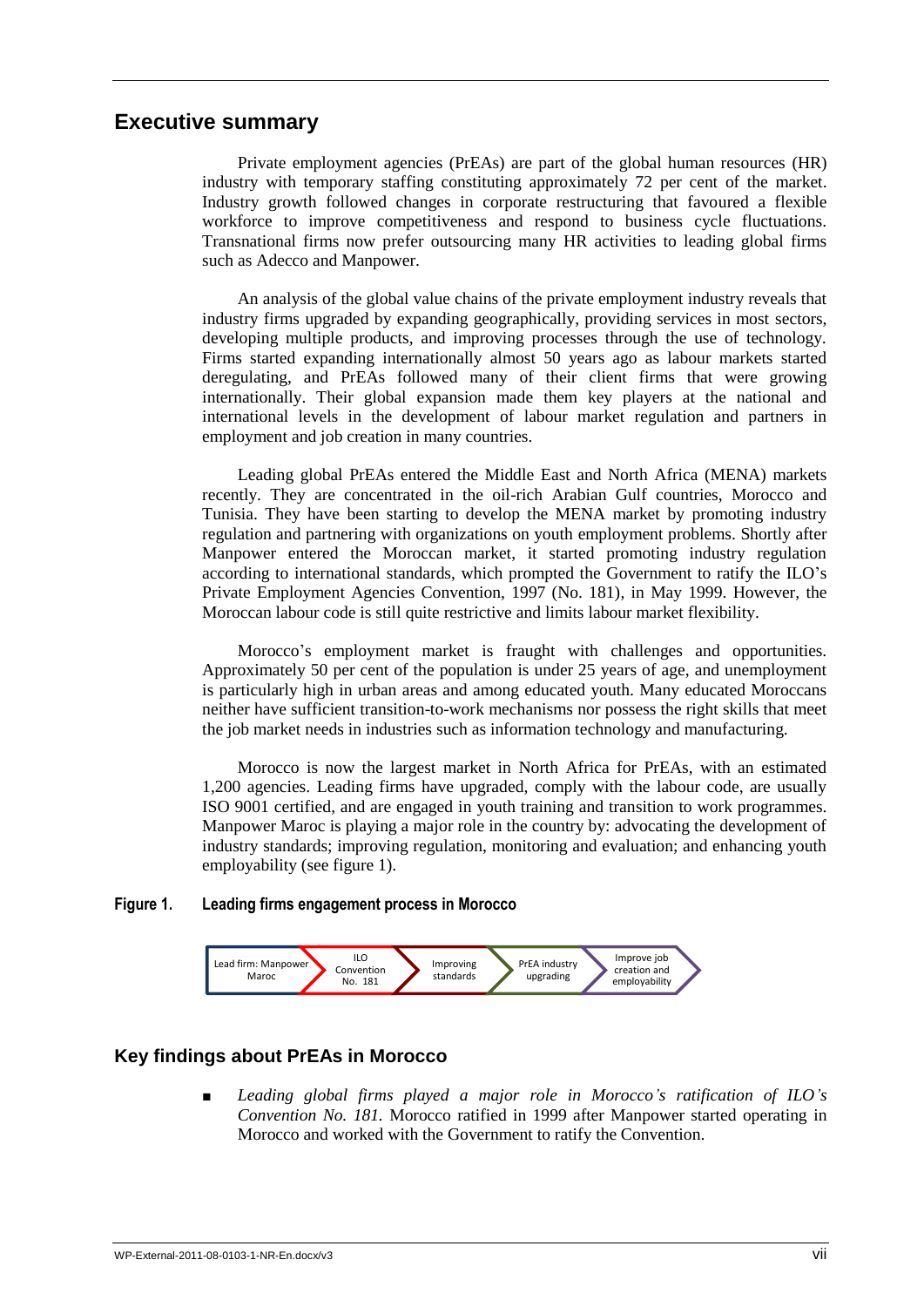- *Leading global firms push for better regulation and setting industry standards.* Global firms are faced with raising the industry's profile, establishing its legitimacy and protecting their brands in countries where the industry is either underdeveloped or plagued with bad practices. Manpower Maroc, Adecco Maroc and Crit are playing a major role, along with a few local firms, to establish a better platform for the industry, to weed out poor practices and to upgrade the industry.
- *The Moroccan labour code remains restrictive.* There are limitations to the operations of PrEAs such as the six months maximum length of temporary work assignment and an unenforceable agency registration requirement, which have a negative impact on PrEAs and perhaps also on their workers.
- *Global PrEAS in Morocco work with labour unions*. Manpower Maroc started working with Moroccan labour unions since the opening of its country offices. This enabled PrEAS to gain the support of trade unions in ratification of Convention No. 181 and promoting changes to the labour code.
- *Leading PrEAs provide better labour market intelligence*. They are more connected to employers and therefore are able to supply the Moroccan Government with information on market demand for skills. They also work with Moroccan training and education institutions to better prepare young workers for the job market.
- The industry lacks any mechanism for oversight, monitoring and evaluation and *rating of practices.*
- *Leading firms work in the formal sector and with qualified professionals.* They are generally servicing large multinational clients. Agency jobs are mostly in the administrative and technical fields that require qualifications or college degrees.
- Leading PrEAs are trying to coordinate sector activities. Manpower Maroc and a few other firms organized themselves through the industry associations. However, membership levels are low and communication between the firms or their associations and the Government is suboptimal. The industry is fragmented in Morocco and tends to regard the public employment agency as a rival instead of a collaborator.
- *Leading PrEAs are concerned about youth employment and are actively working with the issue.* For example, Manpower Maroc, Adecco Maroc, RMO Maroc and others are formally partnering with institutions to improve skills, are raising awareness about the job market and are tapping into export of professional labour.

### **Key recommendations for the Moroccan Government and trade unions**

- Improve labour regulation to be more compatible with international standards and address restrictions.
- Create a steering committee to dialogue with the private employment agencies and trade unions to improve communication, set standards, track industry statistics, monitor and evaluate agency work compliance, and establish an agency-rating system.
- Develop public communication channels including website to inform jobseekers and employers about agency work in Morocco.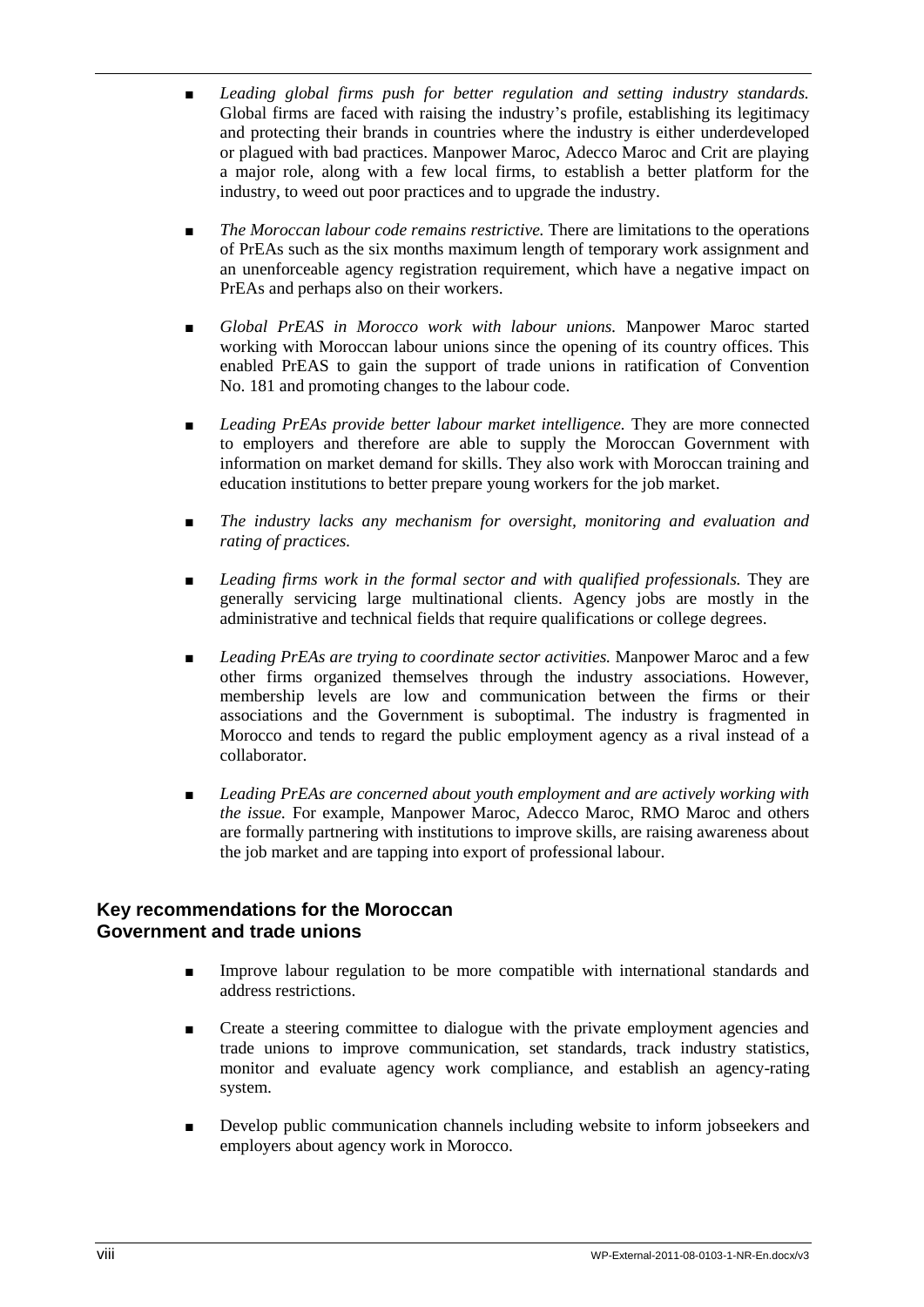### **Introduction**

Access to a flexible labour market and a qualified talent pool are key competitiveness factors for the public and private sectors. Competitive firms seek a mobile workforce that adjusts to business cycle fluctuations and accommodates changes in organizational structures. Also workers seek various employment arrangements that facilitate their entry (or re-entry) to the job market, provide them with experience with different organizations and assist them with options such as work schedules and choice of employer. These changes in work arrangement preferences make private employment agencies (PrEAs) important to the efficient functioning of labour markets (Onaran Yüksel and Siivgin, 2008). PrEAs are part of the HR services industry, which falls under the private services sectors in general, and is considered part of the business process-outsourcing (BPO) activities.

These agencies are defined as for-profit, private entities that bring jobseekers and prospective user enterprises together, for a fee that is paid by the user enterprise, for the purpose of effecting a traditional employment relationship (Staffing Industry Analysts, 2010). There is a triangular relationship that governs agency work with two types of contracts: an employment contract between the private employment agency and the worker and a commercial service contract between the employment agency and the user enterprise (Onaran Yüksel and Siivgin, 2008). Private law, labour law, Convention No. 181 and corporate governance policies regulate the commercial and labour activities of PrEAs. Convention No. 181 provides a regulatory framework that shapes the role of PrEAs within the national context to improve the efficiency of the labour market and develop collaboration of between public and private employment services.

These agencies bridge the gap between the supply and the demand for labour by providing market intelligence on jobs, skills, training and managing people. Agency work helps create new jobs and helps the young, women, and less skilled people to join or reintegrate into the labour market. This report provides the global framework for PrEAs, their value chain and geographic expansion to the MENA region. The report focuses on the Moroccan employment market, the operations of PrEAs in Morocco, their supporting institutions, the role of PrEAs in youth employment and the leading agencies in Morocco. The final section of the report provides an analysis and some recommendations that could facilitate the development of the PrEA industry in Morocco and overcome some of the obstacles it currently faces.

### **Global framework**

Revenues from HR services are generated from temporary staffing, search and placement (permanent staffing), and corporate training services. Temporary staffing is the largest segment of the global HR services accounting for about 72 per cent of the market's total value (Datamonitor, 2010b). In 2009, the global temporary staffing industry generated  $\epsilon$ 203 billion in revenues (Ciett, 2011). Adecco is the leading player with a market share of about 4.5 per cent (Datamonitor, 2010b). The industry is used as an early indicator for aggregate economic and employment activity in developed economies.

The International Confederation of Private Employment Agencies (Ciett) estimates that there are over 72,000 PrEAs worldwide, with 169,000 branches and 741,000 agency internal staff (Ciett, 2011). The global market is fragmented and composed of small players and large international firms. There is little differentiation between firms (Ahmed, 2010). Barriers to market entry are fairly low and substitution is high. Global industry growth is facilitated by labour market deregulation, mergers and acquisitions, outsourcing and off shoring activity, demand for talent and information technology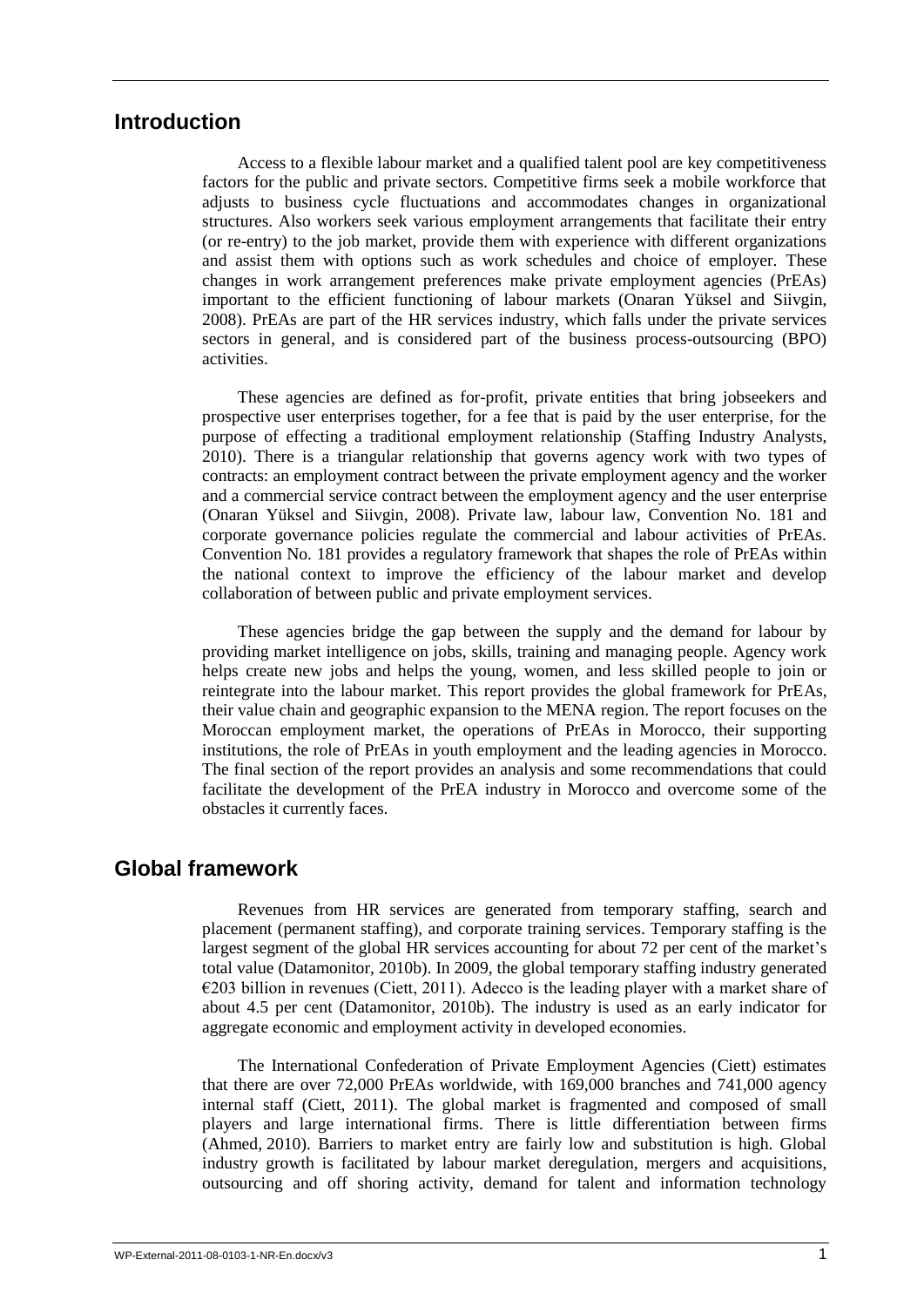(Ahmed, 2010). The market is highly competitive with increasing numbers of consolidation and merger activity.

Global firms are territorially embedded and their branch offices are dispersed and highly decentralized (Ahmed, 2010). Large firms benefit from significant scale economies in marketing, purchasing, recruitment, and back-office operations (Ahmed, 2010). The top ten leading global firms are Adecco, Randstad, Manpower Inc., USG People, Allegis Group, Kelly Services, Recruit Staffing and Staff Service, Hays PLC, Robert Half, and Advantage Resourcing (Ciett, 2011). Many smaller agencies within the market specialize in recruitment for specific industries which gives them a degree of service differentiation (Datamonitor, 2010a). Some agencies differentiate by offering value added services such as training to clients. For example, Manpower Inc. offers over 3,600 online courses through its Global Learning Center (Datamonitor, 2010a).

#### **Global value chains (GVC) of employment agencies**

The PrEA industry value chain (see figure 1) has three primary components: industry inputs, services provided and end users; and moving from left to right on the diagram, PrEAs' core business is about recruitment, selection and placement of human capital (Ahmed, 2010). The industry is driven by customer demand, is highly relational and is impacted by the regulatory environment (Ahmed, 2010). PrEAs upgrade by expanding geographically, improving processes, diversifying products and servicing multiple sectors and organizational levels.

The industry's primary inputs are human capital, information technology and local infrastructure; and the end users are employers in the public and private sectors (Ahmed, 2010). Most important is the industry's enabling environment and supporting institutions, which constitute the fourth and fifth components of the GVC and have a significant impact on each stage in the chain, type and level of service, and degree of market penetration (Ahmed, 2010). Firms engage in multiple activities by bundling or unbundling their services. Value-added activities in the chain occur when firms bundle different activities and become a one-stop shop of HR solutions to their clients. Demand for services depends on global trends, such as demand for skilled workers, as well as economic growth (see figure 2) (Datamonitor, 2010b).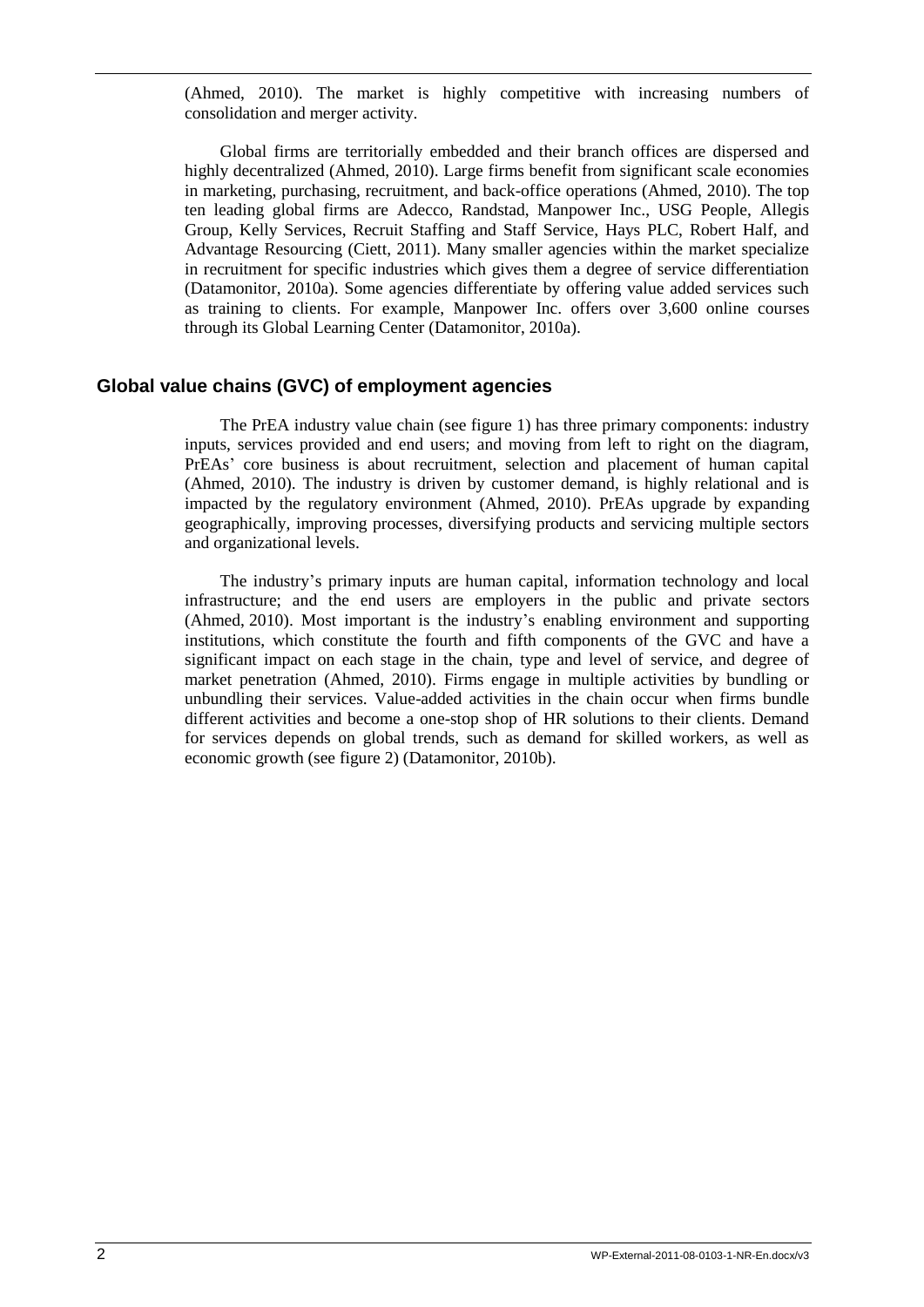



Source: Author.

#### **Figure 3. Global supply and demand for labour**



Source: Adecco 2011 and the Boston Consulting Group 2010 analysis (Gap = Supply compound annual growth rate – demand compound annual growth rate).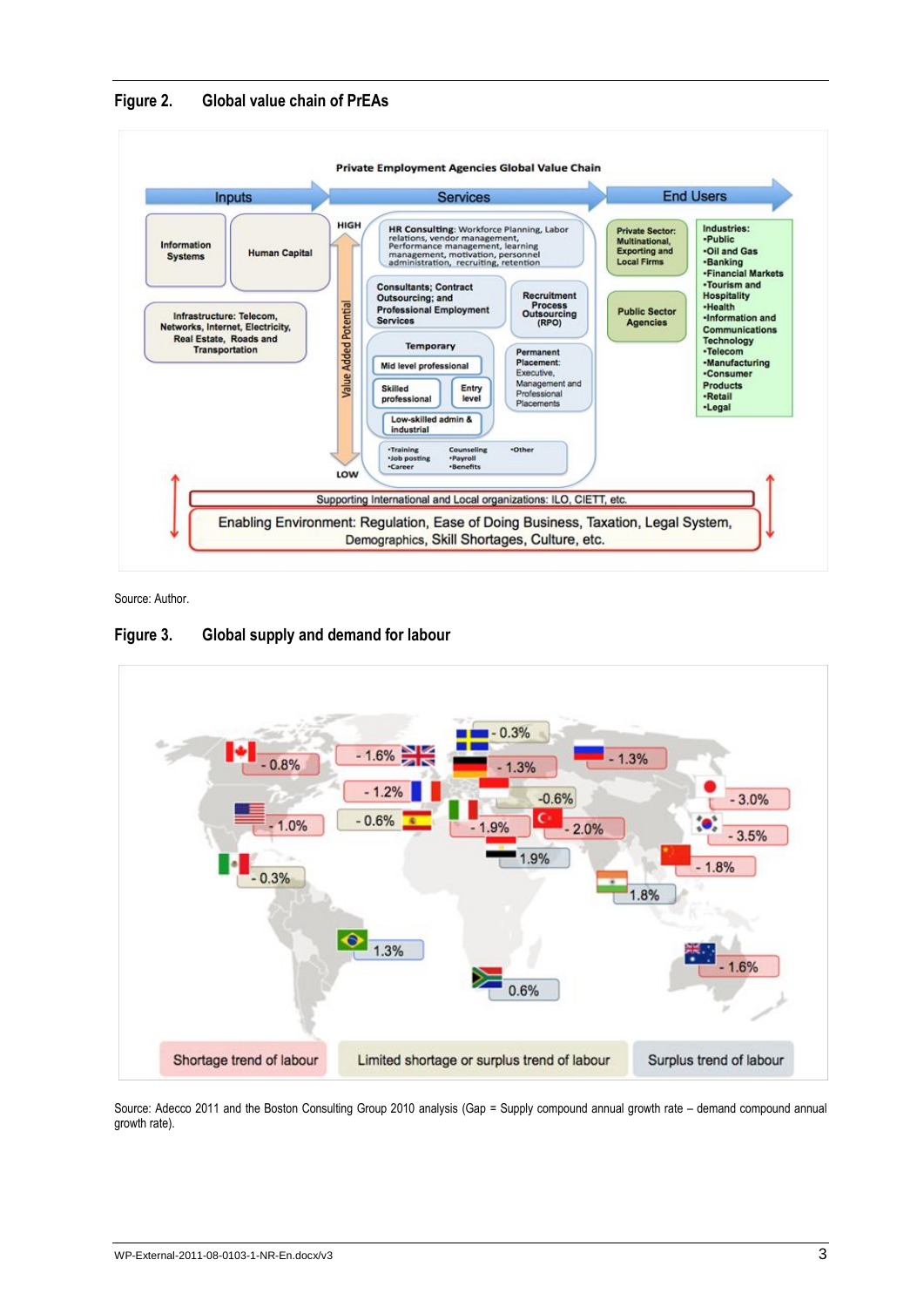# **PrEAs in the Middle East and North Africa (MENA)**

Global PrEAs have been expanding internationally for over fifty years (Ward, 2004). However, it was only in the 1990s that they started accelerating their growth and entered new markets such as the MENA region (see table 1). Their new market entry challenged the existing labour market organization and regulation in countries such as in Morocco and Tunisia, where they pushed for better industry regulation.

There are two trends in the global PrEAs' entry to the MENA market. One trend is either by acquiring firms or opening offices in oil-rich Gulf Cooperation Council countries (GCC), such as the United Arab Emirates and Saudi Arabia. For example, in 2008, Manpower Inc. expanded to the Middle East Gulf region by acquiring Clarendon Parker. Manpower's acquisition instantly made it a major Middle East player, with offices in the United Arab Emirates, Kuwait, Saudi Arabia, Bahrain, and Qatar. On the other hand, Robert Half, the accounting, finance and technology specialist firm, opened its first branch office in the United Arab Emirates in 2009. The presence of some firms such as Manpower in the United Arab Emirates raised the profile of the industry as a partner in developing the employment market for youth. Global PrEAs in the GCC countries target the professional employment market in leading sectors such as oil and gas, banking and hospitality. These industries depend on fixed-term employment contracts and global recruitment of skilled professionals.

#### **Manpower and Silatech**

"Established a one-year framework in September 2009 to exchange experience and practices through piloting innovative programmes for young people. The pilot programmes will draw on Manpower's global expertise, including the engagement of employers and measurement of employer needs, candidate assessment and training, job-readiness/soft skill initiatives, the creation of effective workforce development partner linkages and capacity building among service partners. Following the pilot, Manpower and Silatech will engage in a multiyear joint venture for on-the-ground service delivery across the region. It is hoped that over the long term, the initiative will increase the transparency of local labour markets and employment practices, helping young people overcome cultural as well as skills barriers to employment and entrepreneurship.

Source: Manpower; Pelzer, 2009.

The other trend is global firms entering the Maghreb  $<sup>1</sup>$  market. Global firms entered</sup> Morocco and Tunisia to service European multinational firms that were operating in these two countries. Some of these multinationals were already established clients for PrEA companies such as Adecco and Manpower. Shortly after Manpower entered Morocco, it began promoting industry regulation and raising the profile of the industry as a partner in youth employment. Consequently, the Moroccan Government ratified ILO Convention No. 181 in 1999 and revised some of its labour code in 2004. Currently, Manpower is in dialogue with the Tunisian authorities to ratify Convention No. 181 (Belahrach, 2011).

<sup>&</sup>lt;sup>1</sup> Maghreb comprises Algeria, Libya, Mauritania, Morocco and Tunisia.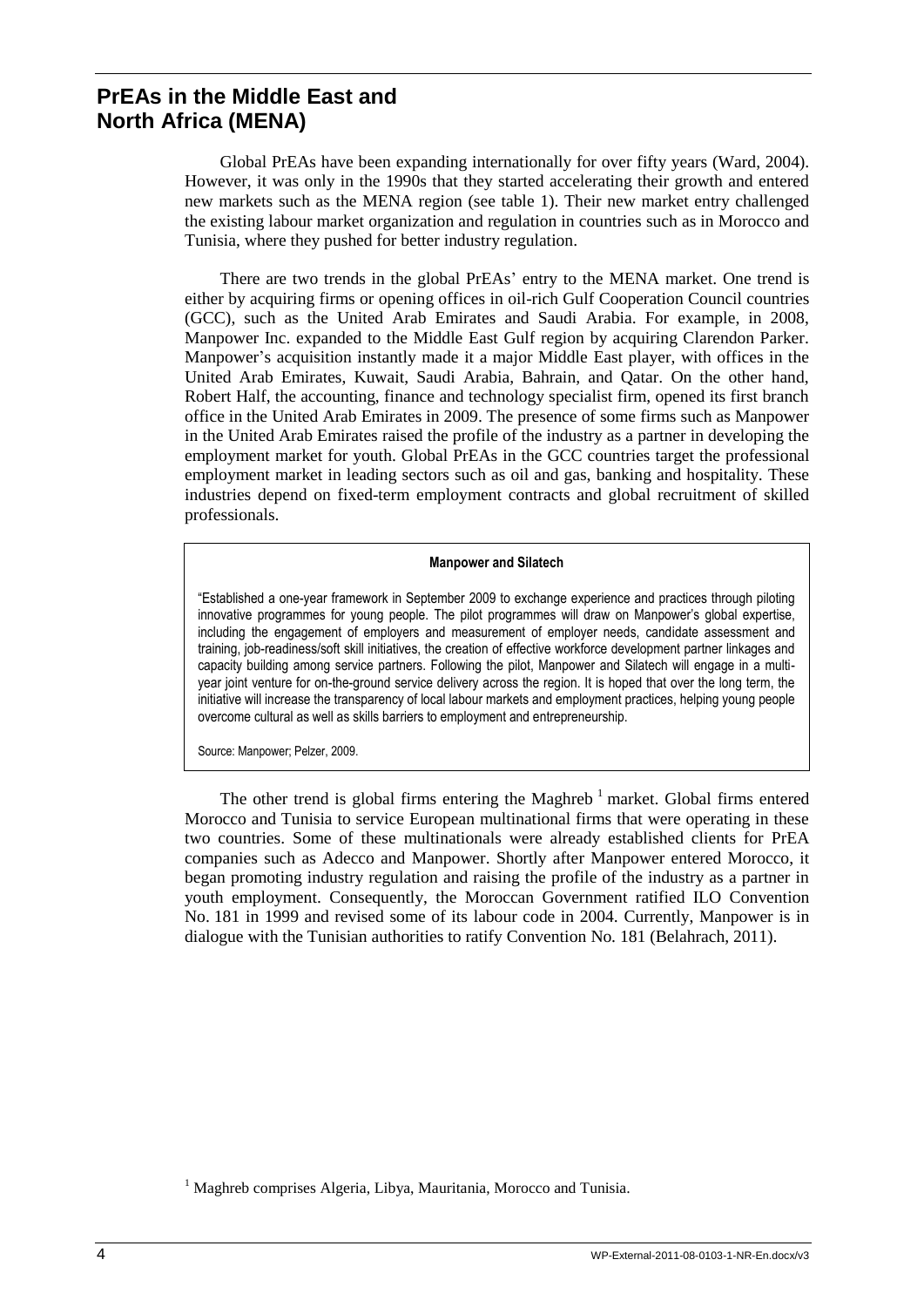# **Table 1. Global PrEAs in MENA**

| Firm                                       | Overview                                                                                                                                                                                                                                                                                                                 | <b>MENA</b> office                                                                                                                   | Service sectors                                                                                                                                                                                                                                                           |
|--------------------------------------------|--------------------------------------------------------------------------------------------------------------------------------------------------------------------------------------------------------------------------------------------------------------------------------------------------------------------------|--------------------------------------------------------------------------------------------------------------------------------------|---------------------------------------------------------------------------------------------------------------------------------------------------------------------------------------------------------------------------------------------------------------------------|
| Top global firms                           |                                                                                                                                                                                                                                                                                                                          |                                                                                                                                      |                                                                                                                                                                                                                                                                           |
| Adecco                                     | Headquartered in Glattbrug,<br>Switzerland. The company is<br>a \$33billion company with over<br>31,000 employees and<br>6,000 offices in 60 countries<br>and territories. Adecco has<br>over 150,000 clients and<br>700,000 placements daily                                                                            | United Arab Emirates (Dubai<br>and Abu Dhabi), Morocco,<br>Tunisia, Turkey and Israel.<br>Planning to open a Cairo office<br>in 2012 | Engineering, manufacturing, oil<br>and gas, banking, financial<br>markets, retail, logistics,<br>hospitality, transport, and media                                                                                                                                        |
| Manpower                                   | Headquartered in Milwaukee,<br>Wisconsin. The company is a<br>US\$22 billion publicly held<br>company with over<br>30,000 employees; has a global<br>network of 4,000 offices in<br>82 countries and territories; has<br>400,000 clients/ year (SMES<br>and MNCs) in all sectors; and<br>placed 4 million people in 2008 | United Arab Emirates (Dubai<br>and Abu Dhabi), Kuwait,<br>Bahrain, Qatar, Saudi Arabia,<br>Morocco, Tunisia, Turkey and<br>Israel    | Engineering, manufacturing,<br>construction, defence and<br>aerospace, property and real<br>estate, medical, administrative,<br>banking, IT, telecom, sales,<br>marketing, and HR                                                                                         |
| <b>Kelly Services</b>                      | Headquartered in Troy,<br>Michigan, the company is a<br>US\$5.5 billion organization with<br>10,000 employees. It operates<br>in 36 countries and regions and<br>provides employment to over<br>650,000 people annually                                                                                                  | Turkey and UAE                                                                                                                       | Provides workforce<br>management services and HR<br>solutions. Offers temporary<br>staffing, permanent placement,<br>outsourcing, and consulting<br>services. Provides industry-<br>specific services such as in<br>engineering, hospitality and<br>government            |
| Randstad                                   | Headquartered in Diemen, the<br>Netherlands, the company is a<br>US\$23 billion corporation and<br>employs about 386,770 people                                                                                                                                                                                          | United Arab Emirates (Dubai<br>and Abu Dhabi), Qatar, Oman<br>(Muscat) and Turkey                                                    | Accounting and finance,<br>banking and financial services,<br>retail, hospitality, media and PR,<br>construction, engineering, HR<br>and business support, IT,<br>telecom, oil and gas,<br>pharmaceuticals, and banking<br>and financial markets, sales,<br>and marketing |
| Advantage Resourcing<br>(formerly Radia)   | Privately held corporation with<br>headquarter offices in the US,<br>Japan, UK, and Australia                                                                                                                                                                                                                            | UAE (Dubai)                                                                                                                          | Provides global workforce<br>recruiting and placement<br>services. Operating with<br>business units as Technical<br>Resourcing, Staffing,<br>Professional and Advantage<br>BPO for Business Process,<br>Recruitment Process and<br>Workforce Management<br>solutions      |
| Other global firms with operations in MENA |                                                                                                                                                                                                                                                                                                                          |                                                                                                                                      |                                                                                                                                                                                                                                                                           |
| Hays                                       | Headquartered in the United<br>Kingdom                                                                                                                                                                                                                                                                                   | UAE (Dubai)                                                                                                                          | Accounting and finance,<br>banking, retail, hospitality,<br>media and PR, construction,<br>engineering, HR and business<br>support, IT, telecom, oil and<br>gas, pharmaceuticals, and<br>banking and financial markets,<br>security, sales, and marketing                 |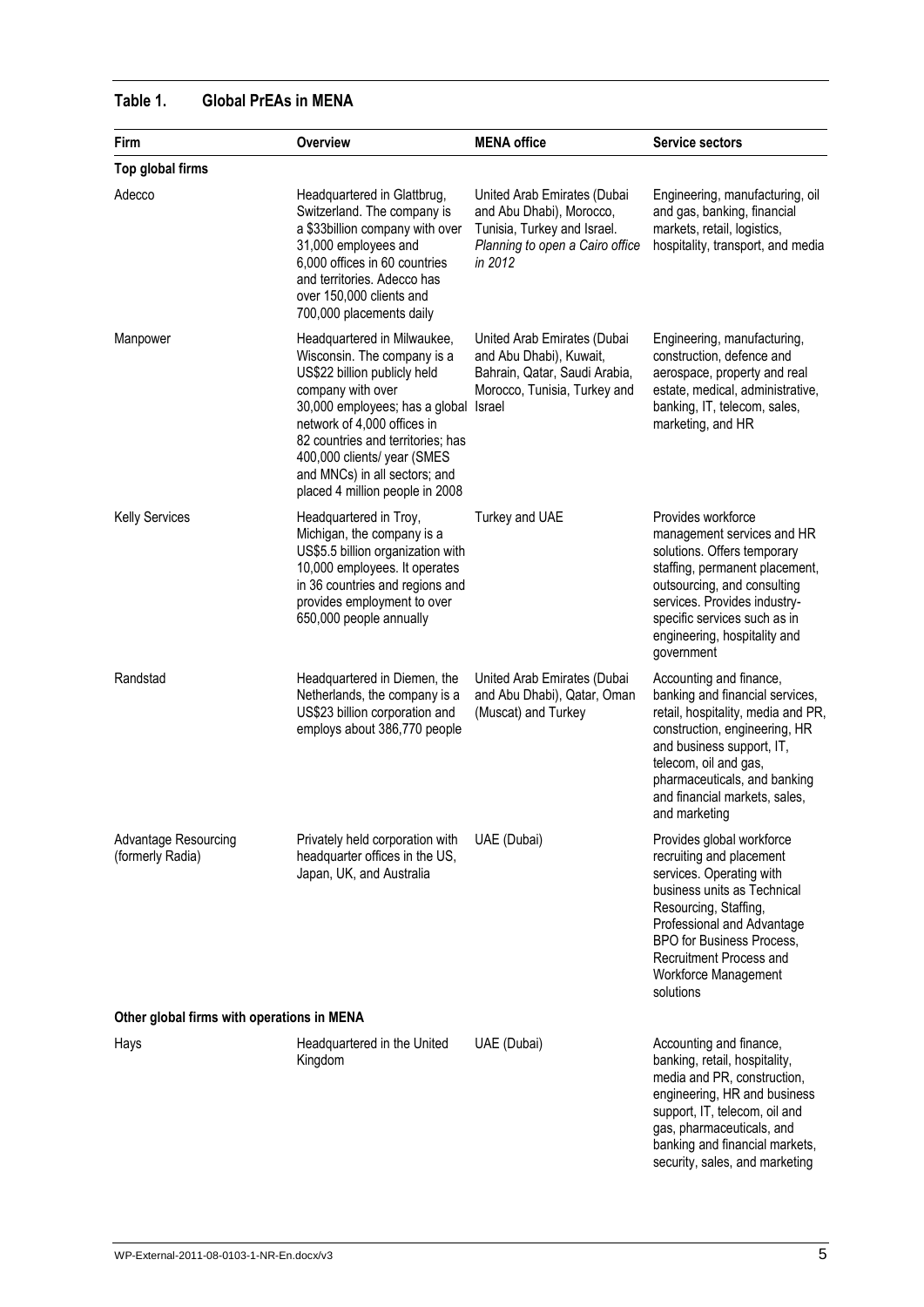| <b>Firm</b>                                           | Overview                                                                                                                                | <b>MENA</b> office                                                               | <b>Service sectors</b>                                                                                                                                                                                             |
|-------------------------------------------------------|-----------------------------------------------------------------------------------------------------------------------------------------|----------------------------------------------------------------------------------|--------------------------------------------------------------------------------------------------------------------------------------------------------------------------------------------------------------------|
| Robert Half International                             | Headquartered in the United<br><b>States</b>                                                                                            | UAE (Dubai)                                                                      | Accounting and finance,<br>banking and technology                                                                                                                                                                  |
| Michael Page                                          | Headquartered in the United<br>Kingdom                                                                                                  | Turkey and UAE (Dubai and<br>Abu Dhabi), Tunisia, Algeria,<br>Morocco and Egypt. | Finance, accounting, banking,<br>technology, engineering,<br>manufacturing, legal, HR,<br>marketing, administrative,<br>supply chain, procurement,<br>construction, sales, property<br>and real estate, and retail |
| Hudson Highland Group                                 | Headquartered in the United<br><b>States</b>                                                                                            | UAE (Dubai)                                                                      | Accounting and finance,<br>banking and financial services,<br>HR, IT, legal, sales, and<br>marketing                                                                                                               |
| Brunel International N.V.                             | Headquartered in the<br>Netherlands                                                                                                     | UAE (Dubai and Abu Dhabi)<br>and Qatar                                           | Oil and gas                                                                                                                                                                                                        |
| Monster<br><b>Monster Gulf</b>                        | Headquartered in the United<br><b>States</b>                                                                                            | UAE, Qatar, Saudi Arabia,<br>Oman, Kuwait, Lebanon, Jordan<br>and Turkey         | Online recruitment                                                                                                                                                                                                 |
| SThree                                                | Headquartered in the United<br>Kingdom                                                                                                  | UAE (Dubai)                                                                      | ICT, accounting and finance,<br>banking, engineering, and HR                                                                                                                                                       |
| Group Crit                                            | Headquartered in France, the<br>company is a US\$1.3 billion<br>group that has a global network<br>of nearly 450 employment<br>agencies | Morocco and Tunisia                                                              | Engineering, maintenance and<br>technical                                                                                                                                                                          |
| Source: Author, based on Ahmed, 2010; Boustani, 2011. |                                                                                                                                         |                                                                                  |                                                                                                                                                                                                                    |

# **ILO Convention No. 181**

There are 18 MENA members in the ILO. However, only two countries, Morocco and Algeria, ratified ILO Convention No. 181. The Convention sets the general parameters for the regulation, placement and employment of workers by these agencies. Morocco ratified the Convention in October 1999 and Algeria in June 2006 (ILO, 2009). 2

There appears to be no link between ratification in Morocco and Algeria and the number of global PrEAS present in these countries (Belahrach, 2011). For example, Adecco established Adecco Maroc in 1991 and Manpower established Manpower Maroc in 1997, prior to Morocco's ratification (Adecco, 2011; Manpower, 2011). On the other hand, there are not any global PrEAs in Algeria. Algeria's investment and business environment deters multinational firms from operating (Belahrach, 2011).

Leading firms in Morocco pressed for better industry regulation that led to Morocco's ratification, raised the industry's profile and engaged labour unions. Manpower Maroc advocated the adoption of Convention No. 181 to improve the regulatory environment towards a more flexible labour market in Morocco and increase investments and job creation (Belahrach, 2011). The Moroccan Government is benefiting from its ratification, using that to attract investments in priority sectors such as offshore services and manufacturing (Benkrich, 2011).

 $2$  By March 2011, 23 countries had ratified.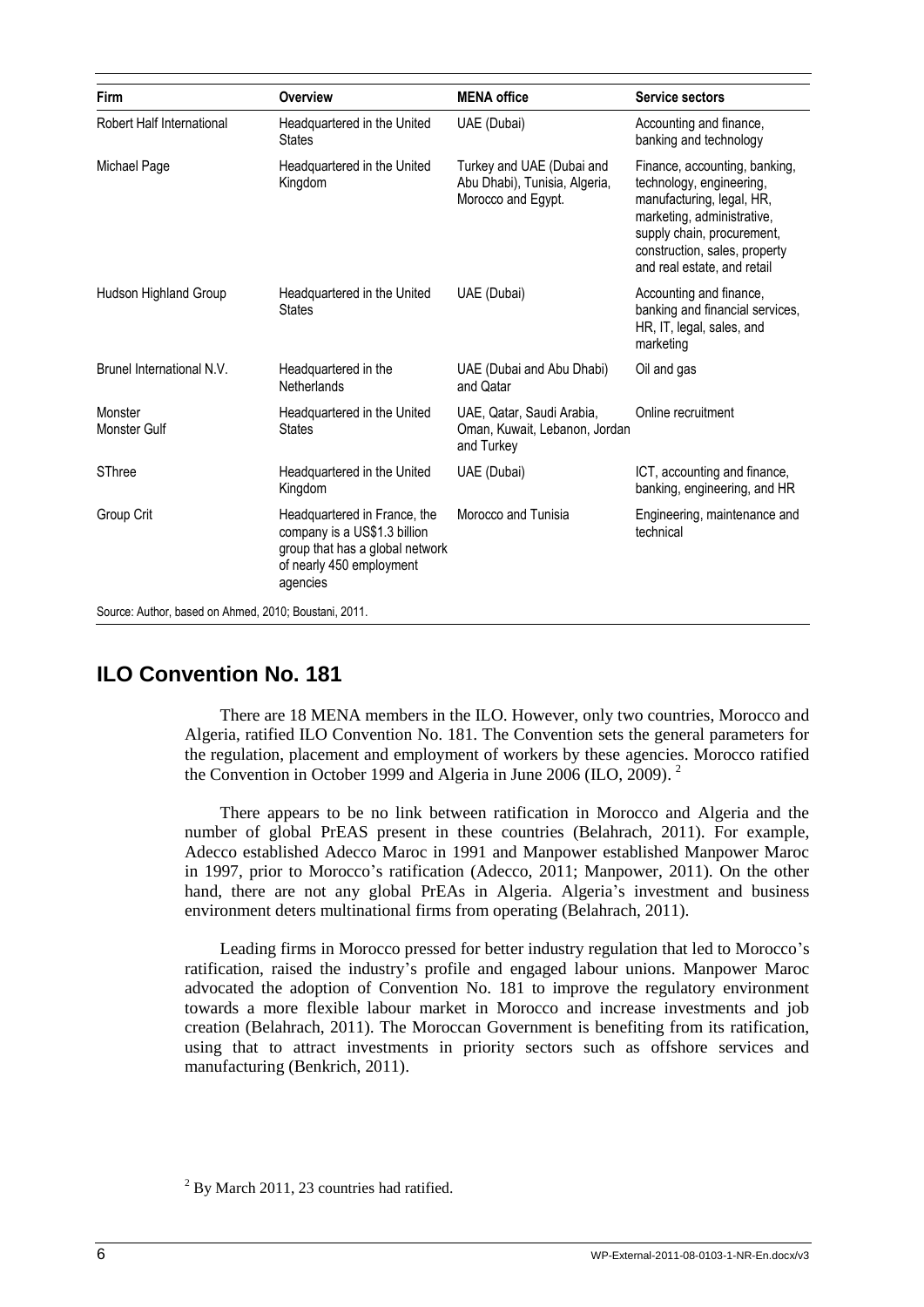### **Morocco's employment market**

More than 65 per cent of Morocco's population is between the ages of 15 and 64 (50 per cent of the population is under 25 years of age) (Datamonitor, 2010c; Haut-Commissariat Au Plan, 2011). Morocco's labour market is strongly influenced by the informal economy. In 2009, approximately 41 per cent of the economically active population was employed in agricultural and other primary industries, 37 per cent in services and 22 per cent in manufacturing and construction (Haut-Commissariat Au Plan, 2011). Moroccan SMEs are a big part of the economy. They represent about 95 per cent of enterprises, provide 50 per cent of private sectors jobs and make up 31 per cent of exporting firms (Benson and Arkoubi, 2006).

The unemployment rate fell from 9.8 per cent in 2009 to 9 per cent in the third quarter of 2010 (see table 2 for Morocco's and MENA's economic and employment indicators). Guaranteed minimum wages in the industrial and agricultural sectors are raised in Morocco on an irregular basis. There is a mismatch between curricula and the job market which undermines the quality of workers' output and Morocco's competitiveness (Oxford Business Group, 2009). Illiteracy rates are high, at about 40 per cent, which makes upgrading the skills of the workforce challenging. Entry level wages are usually lower in the private sector, but increase almost twice as fast compared to public sector employment (Boudarbat, 2008). Many Moroccans also work in Europe and the Middle East, especially in the agricultural, hospitality and information technology sectors.

Urban unemployment is particularly high among young educated workers. Unemployment among Moroccan youth between the ages of 15–24 and 25–34 with at least a secondary diploma is about 58.9 per cent and 40.4 per cent respectively (Boudarbat, 2008; Haut-Commissariat Au Plan, 2011). Educated workers only seek employment in the formal economy, prefer public sector employment and decline employment opportunities in the informal economy or may report themselves as unemployed if they take informal jobs (Boudarbat, 2008). Moreover, educated workers infrequently transition between different forms of employment and between sectors, especially due to the lack of job transition mechanisms, cultural expectations, perceptions about job stability, and information asymmetry (Benson and Arkoubi, 2006; Boudarbat, 2008). Whether highly educated or not, Moroccan temporary workers are more mobile, open to different employment contracts and more able to move between sectors (Bottini and Gasiorek, 2009) than permanent workers or unemployed women and men. Permanent workers are almost 80 per cent of total employment in most sectors in Morocco (Bottini and Gasiorek, 2009). In some sectors such as tourism, temporary workers are at least 50 per cent of the workforce. Recent economic liberalization and privatization policies are generating more temporary jobs, especially in exporting firms, which usually hire more females and have a flexible workforce.

The job-creating industries are agriculture, information technology, call centers, tourism, construction, and manufacturing. The offshore-services sector employs about 3,000 people in Morocco and is projected to add an additional 5,000 jobs in 2011 (Emploi-Maroc, 2010a). The call center industry is growing rapidly and attracts young educated workers. The industry has over 250 specialized companies which employ more than 30,000 people (Wa Bayn, 2009). In addition, the tourism sector is projected to create over 600,000 jobs due to the Government's newly adopted strategies (Emploi-Maroc. 2010b). Construction is also a large employment sector that is growing steadily at about 9.3 per cent, but suffers a shortage of skilled labour. Moreover, the Government is repositioning its automotive industry from servicing the domestic market to exporting globally. Morocco's annual production volume is projected to reach 100,000 vehicles in 2012 for both local and export markets and create 40,000 new jobs by 2015.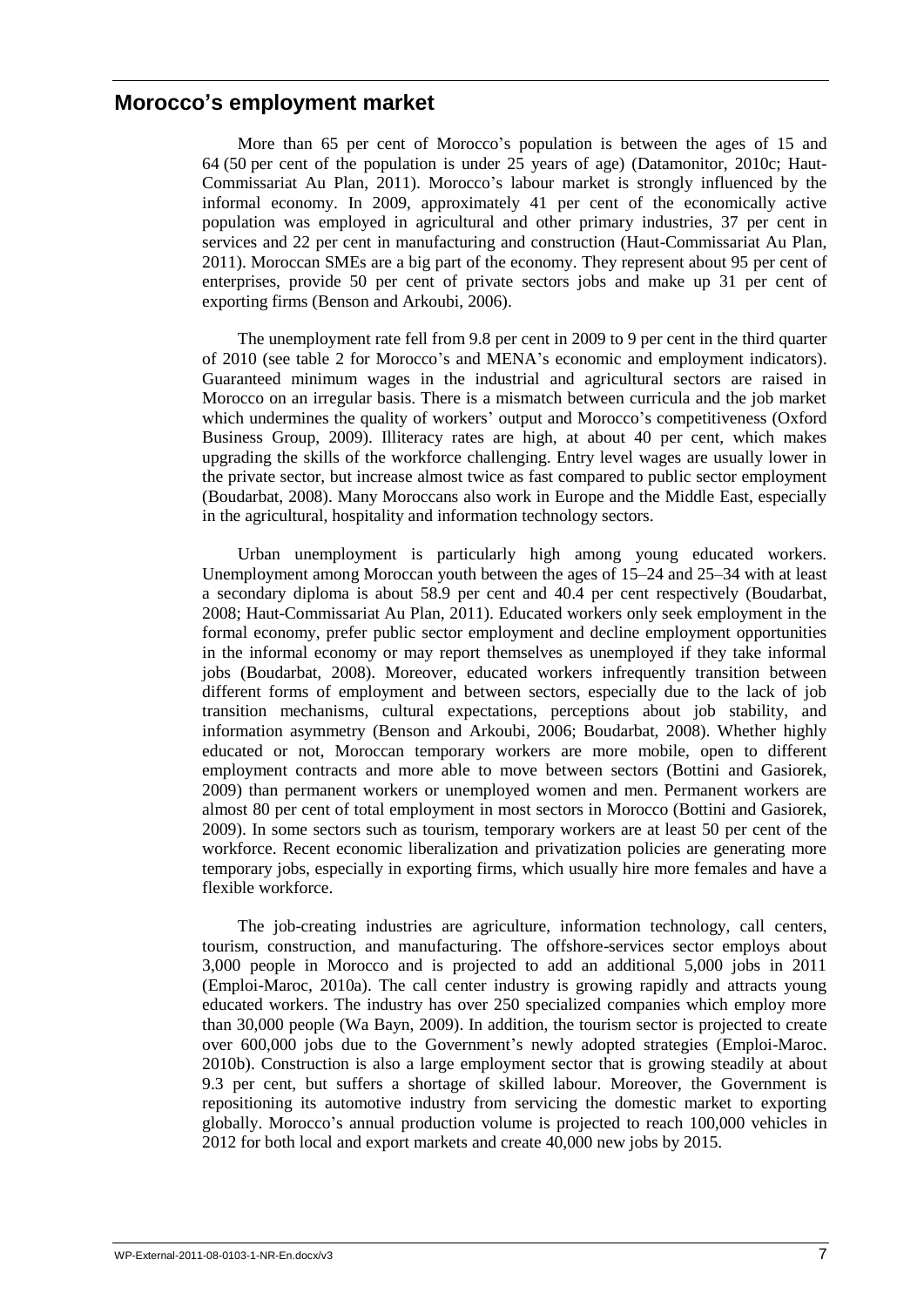#### **Table 2. Global PrEAs in MENA**

|                                                                                                 | World    | <b>MENA</b> | <b>Morocco</b>    |
|-------------------------------------------------------------------------------------------------|----------|-------------|-------------------|
| GDP (current US\$ billion) <sup>a</sup>                                                         | \$61,351 | \$2,140     | \$89              |
| GDP growth (annual %) <sup>a</sup>                                                              | 2%       | 6%          | 6%                |
| GDP per capita (current US\$, thousands) <sup>a</sup>                                           | \$9      | \$7         | \$3               |
| Foreign direct investment, net (balance of payments, current US\$ billion)                      | (\$224)  | \$55        | \$2               |
| Population (total, millions) <sup>a</sup>                                                       | 6,698    | 370         | 32                |
| Labour force, total (millions) <sup>a</sup>                                                     | 3,132    | 130         | $12 \overline{ }$ |
| Unemployment, total (% of total labour force) b                                                 | 4.3%     | 10.6%       | $9.6\%$           |
| Youth unemployment, total (% of total labour force ages 15-24) <sup>b</sup>                     | 12.0%    | 23.3%       | 19%               |
| Youth employment to population ratio (ages 15-24, total, %) <sup>b</sup>                        | 45%      | 29%         | 35%               |
| Adult literacy rate (% of people ages 15 and above) <sup>c</sup>                                | 83%      | 75%         | 56%               |
| Youth literacy rate (% of people ages 15-24) c                                                  | 89%      | 90%         | 77%               |
| Source: a World Bank Development Indicators (WDI) 2008; b WDI, ILO 2008; c WDI and UNESCO 2008. |          |             |                   |

### **PrEAs in Morocco**

Morocco is the largest market in North Africa for PrEAs. Communication, oversight and implementation of labour market legislation are really needed to manage labour market flexibility (Belahrach, 2011). The Government estimates that there are about 1,200 private employment agencies operating in Morocco. Some firms in Morocco are undergoing geographic, process and product upgrading. They are expanding within Morocco and Tunisia; improving processes through regulation and service level agreements; and offer multiple products within temporary staffing and HR consulting segments. Leading firms are generalists and service multiple sectors in the formal economy.

The top global firms in Morocco are Manpower, Adecco, Crit, and RMO Maroc. They have several offices across Morocco, are actively promoting industry regulation and are members in the *Association des Entreprises de Travail Temporaire Transparentes et Organisées* (AETTTO), and *Fédération Nationale des Entreprises de Travail Temporaire* (FNETT). These firms are gaining strong regional experience and have quickly expanded to Tunisia.

Local employment agencies also emerged in Morocco in the 1990s. Leading local firms include Tectra, Artus and Diorh (Belahrach, 2011; Boustani, 2011). These firms offer consulting HR services, HR surveys, temporary placement and temporary employment contracts. Leading firms are usually ISO 9001 certified, have several offices across Morocco and are in Tunisia. Other agencies are small local SMEs, often lack transparency and are not necessarily compliant with the labour code (Belahrach, 2011).

There are also several online recruitment portals in Morocco. Their services include job posting, job market news and recruitment related information. The leading online employment websites are Rekrute.com, Bayt.com<sup>3</sup> and Amaljob.com.

<sup>&</sup>lt;sup>3</sup> Bayt.com is a web portal covering jobs in all countries of the Middle East.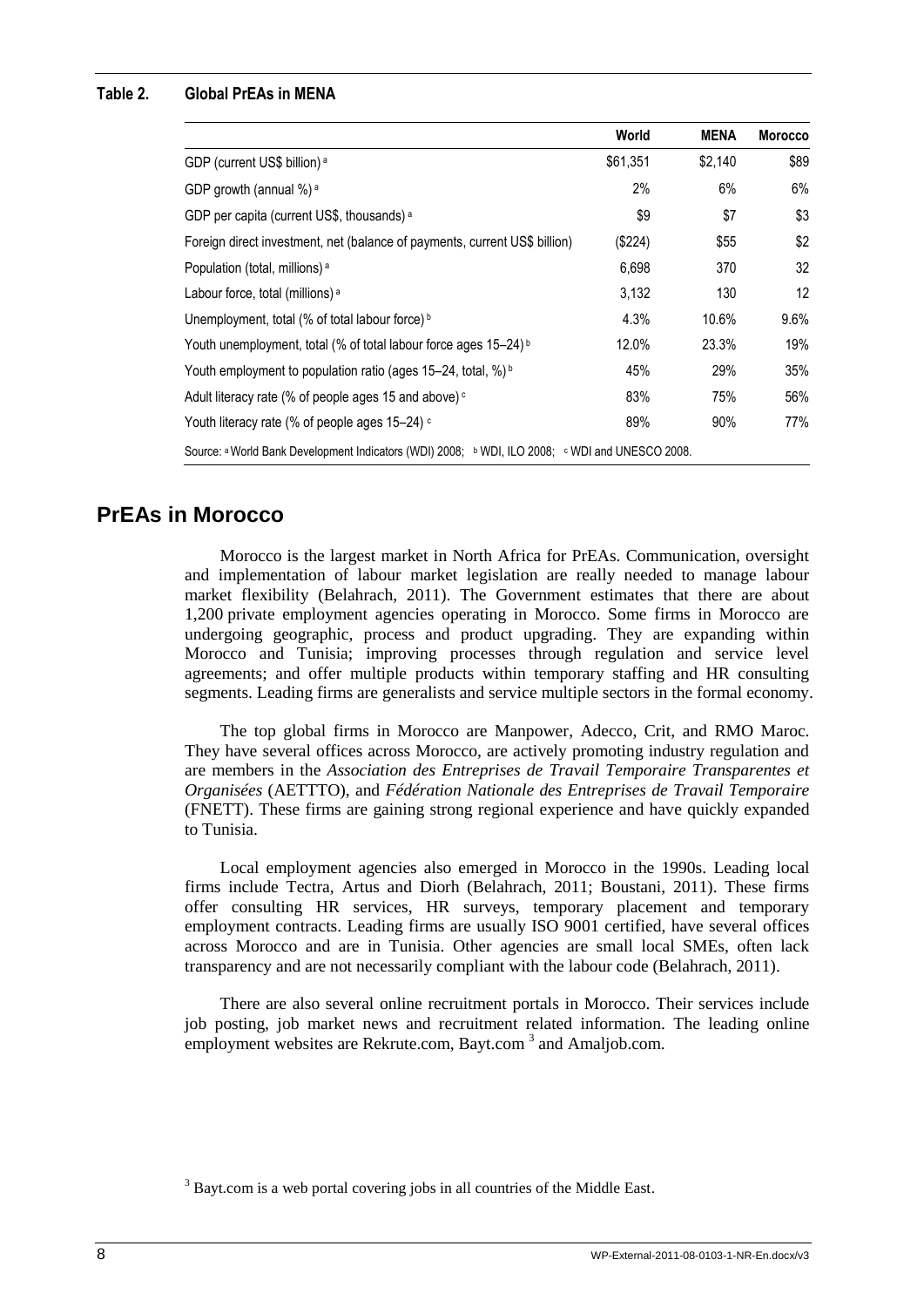### **Supporting institutions**

The Moroccan *Ministère de l'Emploi et de la Formation Professionnelle* is the regulating body for all labour-related policies and activities in Morocco. The *Direction de l'Emploi* within the ministry coordinates employment activities including private employment agencies. The ministry is planning to train a number of inspectors to oversee the implementation and compliance of private employment agencies.

The *Agence Nationale de la Promotion de l'Emploi et des Compétences* (ANAPEC) is a public employment agency that was modeled after the French Agence nationale pour l'emploi (ANPE). The agency is responsible for collecting and managing job market information; maintains a database of candidates and vacancies; provides career guidance to jobseekers; assists young entrepreneurs with business plans; assists employers with filling vacancies; offers employment contracts; and implements training programmes. ANAPEC has agreements with professional associations and a network of about 24 organizations assist it with service delivery (ANAPEC, 2011). The agency is not viewed by PrEAs as a collaborative counterpart but more as a public sector competitor (Belahrach, 2011).

There are two main associations and one federation that represent private employment agencies: the Association des Entreprises de Travail Temporaire Transparentes et Organisées (AETTTO), the Union Marocaine des Entreprises de Travail Temporaire (UMETT) and the Fédération Nationale des Entreprises de Travail Temporaire (FNETT). AETTTO was established by six temporary employment agencies to support the momentum created by the new Labour Code and promote transparent operation of temporary agency work (AETTTO, 2007). Jamal Belahrach, Manpower's North Africa Director, is the president of AETTTO and has been active in promoting youth employment, industry regulation and better working conditions for workers. AETTTO has about ten members including Manpower Maroc, Adecco Maroc, Crit, and Artus Interim Maroc. The association collaborates with the Government and other organizations to improve the enforcement of regulation, create a code of conduct for the industry and develop monitoring and evaluation tools to measure the economic and social impacts of temporary work.

UMETT was established in 1996 to organize activity in the sector. The organization is estimated to have less than ten members including Best Profile, Adia Morocco, UGS Morocco, Intérim Express, Pro Interim, RMO, Armoni, and Multitech Morocco (Arif, 1997). The association has been promoting changes in the size of financial bond required of PrEAS.

FNETT was newly established in 2008. The federation is intended to oversee temporary work compliance and clarify responsibilities in the triangular relationship of temporary work. One of the primary goals of the organization is to standardize practices to establish a "gold standard" for agency work in Morocco. FNETT is Chaired by Jamal Belahrach and has 21 members. FNETT member agencies are estimated to employ 300 permanent workers and 15,000 temporary workers (Siraj, 2008).

#### **Restrictions on temporary employment**

In 2004, the Moroccan Government updated its labour code, *Code du Travail*, to make the labour market more flexible and to comply with international Conventions ratified by Morocco. Nevertheless, the new labour legislation is still restrictive. For example, section 500 of the labour code limits the duration of a temporary assignment to six months non-renewable or three months, renewable once (Ministère de l'Emploi et de la Formation Professionnelle, 2011). In addition, private employment agencies are required to post an annual financial bond that is equivalent to 50 times the value of the annual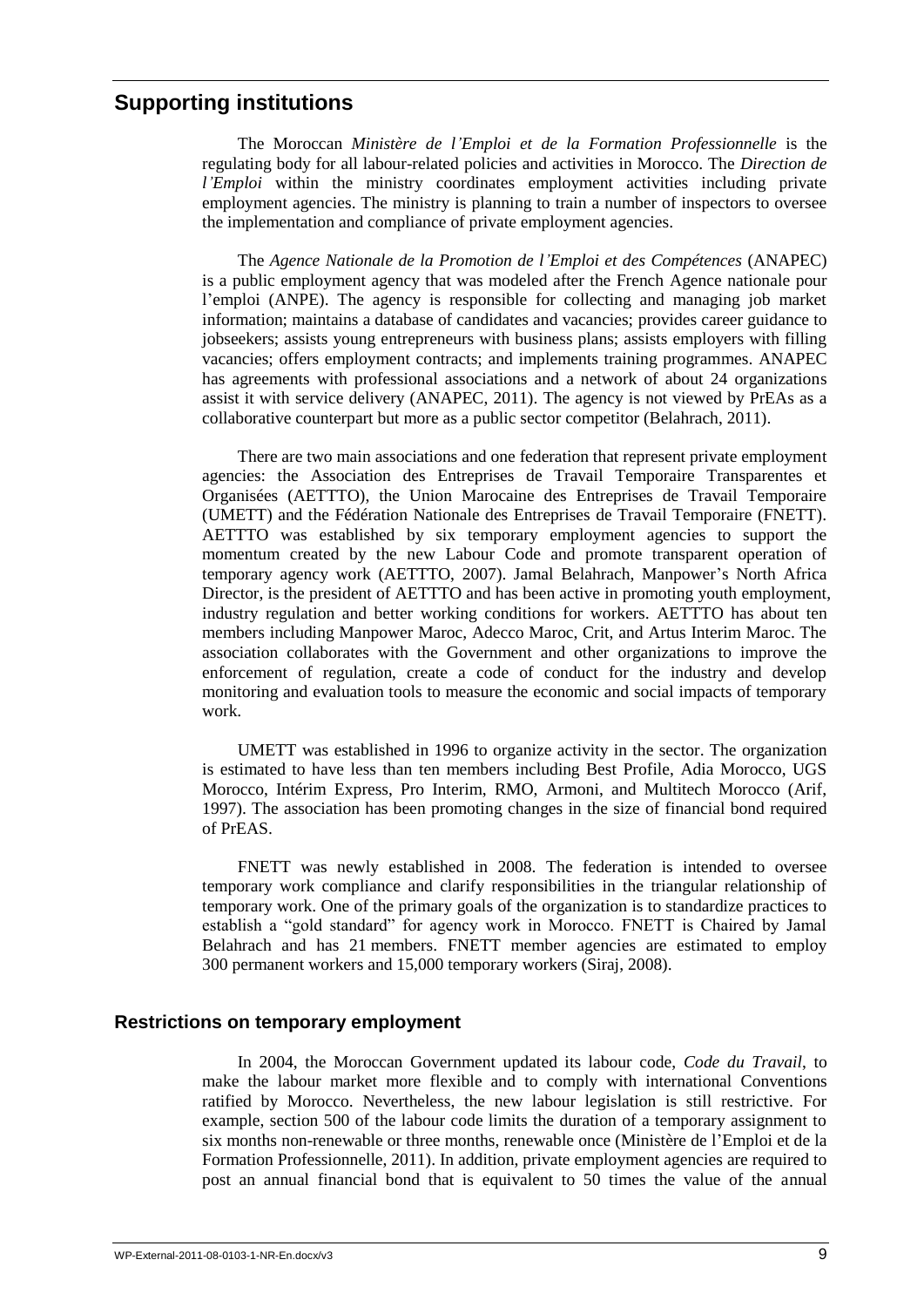minimum wage (article 482(f) the labour code) with the *Caisse de Dépôt et de Gestion* (CDG) (*Ministère de l'Emploi et de la Formation Professionnelle*, 2011). This labour code has been inapplicable, limits the number of temporary agencies that formally operate in (or enter) the sector and impacts the cash flow of PrEAs. There are only 12 companies out of 1,200 operating companies in the sector that have paid the guarantee, which makes 98 per cent of companies operating in the sector non-compliant (Belahrach, 2011; Boudarbat, 2008; *Ministère de l'Emploi et de la Formation Professionnelle*, 2011). The Ministry of Employment has prepared two draft amendments to the labour code that would increase the duration of temporary assignments to 12 months (or perhaps longer) and replace the bond deposit by a bank guarantee (*Ministère de l'Emploi et de la Formation Professionnelle*, 2011).

### **Women and youth employment**

Leading firms have strict guidelines and policies that are transparent and nondiscriminatory in recruitment, selection and placement, training and employee wages (Belahrach, 2011; Boustani, 2011). Firms focus on matching the job with candidates who possess the skills. Temporary workers in these agencies are skilled and educated. They usually have at least a two-year technical degree or a bachelor's degree (Belahrach, 2011; Boustani, 2011). Priority is given to candidates who posses good soft skills, such as communication, customer service and management competencies (Boustani, 2011).

#### **Adecco's Tunisian expatriation programme for young graduates**

"Adecco has received the first licence to manage the emigration of young graduates from Tunisia to Europe. France and Tunisia signed a service agreement in 2007 for 75 trades that could eventually involve a total of 7,000 workers per year. A contract of expatriation – official term – is a six-month fixed-term contracts for a client business through Adecco, that includes housing and training. The programme should enable young Tunisian graduates, including engineers, to complete their training abroad, and then bring new skills to Tunisia."

Source: Laporte, 2011.

Women working in temporary employment are mostly in administrative positions such as marketing, recruitment and secretarial positions. Young workers are usually employed in technical positions and in manufacturing. The youth face a number of obstacles in finding work due to skills mismatch and cultural misperceptions. For example, many Moroccan youth believe that if they personally know the hiring manager then they will be hired regardless of their skills (Belahrach, 2011). Private employment agencies are working with young workers to raise their awareness about finding work, are working with public institutions on skills development and are creating programmes to help place graduates with companies.

Some global PrEAs operating in Morocco and Tunisia are tapping into talent immigration from North Africa to GCC and European countries. Young professionals are recruited and placed on fixed-term expatriation contracts in IT, engineering, finance and hospitality positions. Talent immigration is growing, but could create "brain-drain" problems in the future (Belahrach, 2011).

> **Entrepreneurship, Job Creation and Twenty-first Century Skill Development in Middle East and North Africa Roundtable**

Manpower is participating in developing path ways to make existing employment models more relevant and stem the tide of millions of youth in the Arab World leaving school and university without employable skills through better education.

Source: Belahrach, 2011.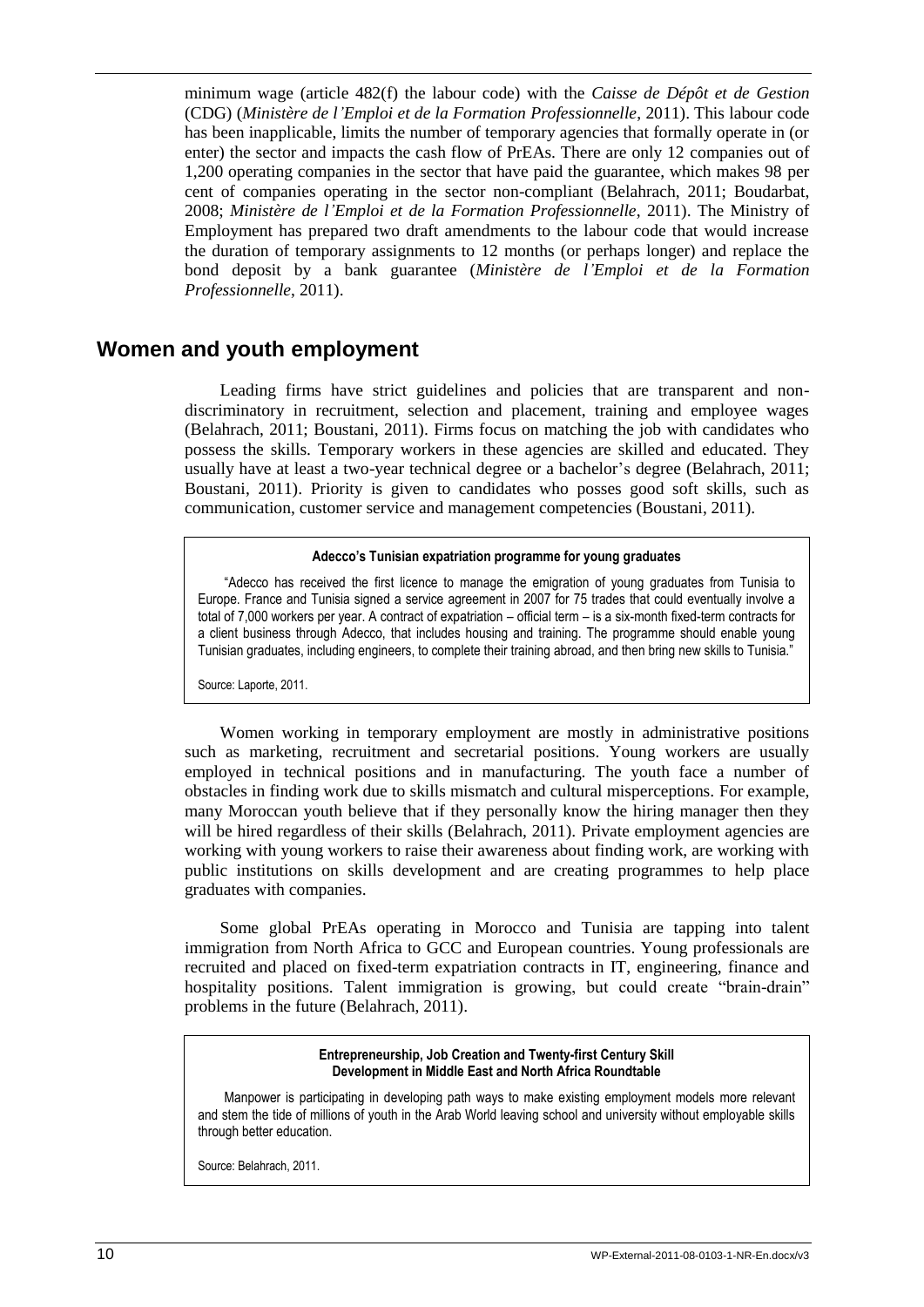# **Leading firms in Morocco**

#### **Adecco Maroc**

Adecco was the first global agency to enter Morocco in 1991. The company has six offices in Morocco and a staff of 60 permanent employees (Boustani, 2011). Adecco has over 3,500 temporary employees per day, working with 150 client companies. Almost 60 per cent of Adecco's placements are in administrative jobs ranging from entry-level receptionists to more experienced positions. Professional placements in call centres are a fast-growing segment of the business. The company is increasingly placing professionals in middle management, executive and engineering positions. Adecco is beginning to place more blue-collar workers in the manufacturing sector, especially automotive (see figure 2). The company also places workers in the hotels and hospitality sector in receptionist, housekeeping and foodservice positions. Adecco Maroc has collaborative agreements with higher education institutes such as *Institut Polytechnique* in Casablanca for training and placement of candidates. The company has also signed an agreement with training provider GNARUS to offer the Adecco–GNARUS Employment Grant to assist students with job market information and connect them with prospective employers (Adecco, 2011).

#### **Figure 4. Adecco Maroc employment sectors**



**Adecco's activity by sector**

Source: Adecco, 2011.

#### **Manpower Maroc**

Manpower Maroc was established in 1997 and has nine branches across Morocco. The company has 350 clients, a staff of 100 permanent employees and about 5,000 temporary workers (Belahrach, 2011). Manpower Maroc is partnering with public and private institutions to provide them with labour market information and to promote regulation. In 2007, the company trained 1,500 workers on health and safety standards and over 700 young graduates on skills such as research, finance and sales (Manpower, 2011). Manpower Maroc is SA 8000 and ISO 9001 certified (Manpower, 2011).

The company recently opened Manpower Professional, to offer specialized recruitment services to experienced jobseekers and degree-level professionals. The company is also connecting its candidates in Morocco with professional employment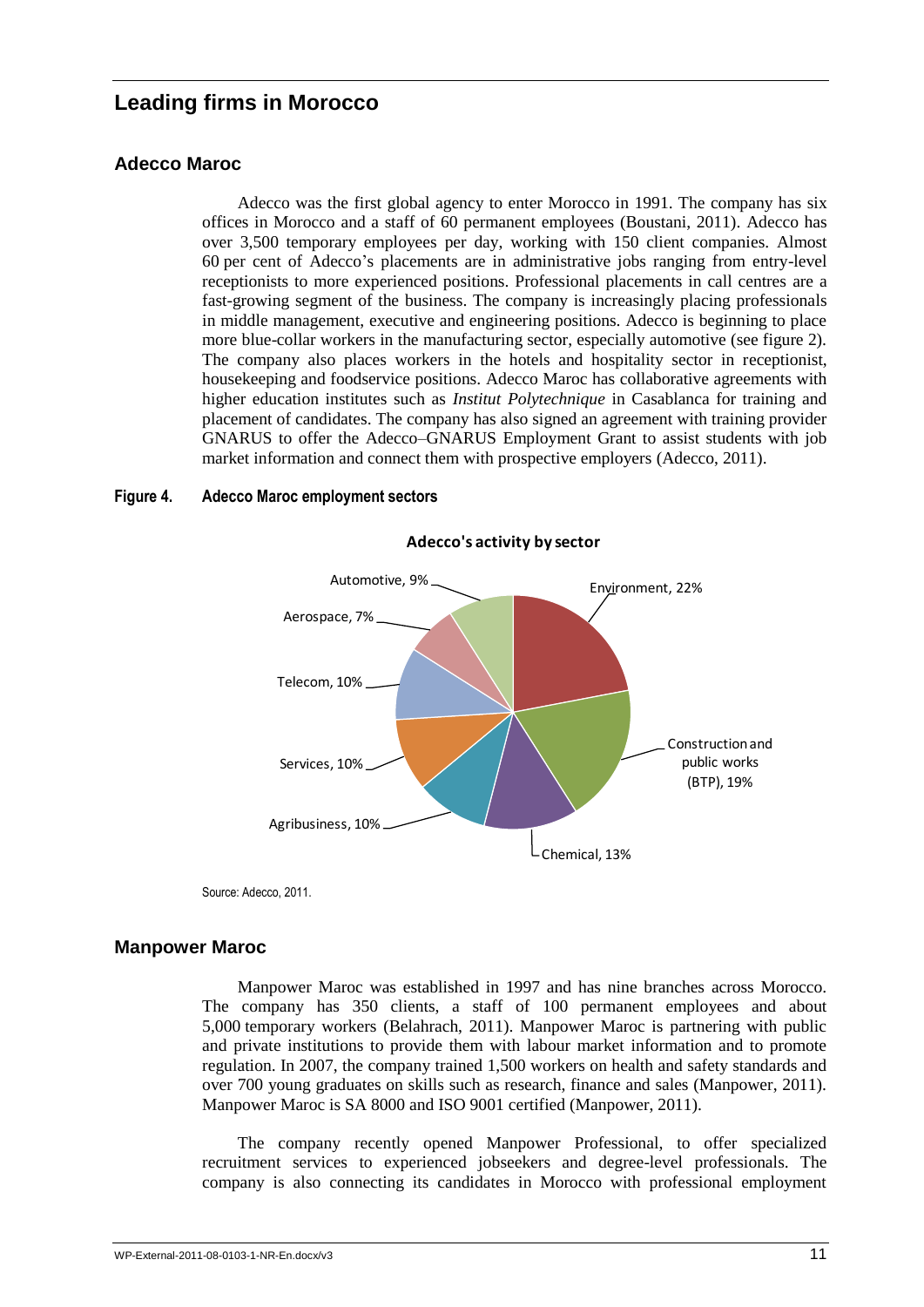opportunities in other countries. In addition, Manpower is in the process of developing industry-specific products such as vendor-on-site management programmes to service fastgrowing industries such as call centres.

#### **Manpower Maroc drives upgrading in working conditions in hospitality**

Tourism is a big employment sector. Many sector firms do not labour regulation, offer low wages and have poor working conditions. Manpower Maroc is partnering with companies and workers to increase employment opportunities while improving working. In 2010, Manpower started working with Accor Sofitel to improve working conditions and raise wages. Manpower then started working with other global hotels' chains to supply them with labour and assisted them to raise wages and upgrade working conditions.

Source: Belahrach, 2011.

#### **Crit Maroc**

Groupe Crit opened its Morocco office in 2003. By 2008, Crit had network of seven agencies that employed more than 2,500 temporary workers and placed over 500 executives and professionals. Crit Morocco has a staff of 35 permanent employees and specializes in engineering and technical positions (Crit, 2011). In 2008, Crit entered the Tunisian market to service French companies that were expanding at a very high rate (about one new company every five days) (Groupe Crit, 2009). In 2009, Crit's Swiss operations in Morocco and Tunisia recorded 68 per cent growth (Groupe Crit, 2009).

### **Analysis and recommendations**

Morocco's PrEAs were established in the 1990s. The industry is still quite new and is underdeveloped. Manpower Maroc is taking the lead and working with the Government to establish industry standards and improve regulation. Moreover, the agency started an industry association, AETTTO, and a federation, FNETT, to improve coordination between agencies and promote industry standards, transparency and regulation. Manpower Maroc's industry leadership resulted in Morocco's ratification of ILO Convention No. 181 and the ongoing review of Morocco's labour code. The leading firms are involved in improving youth employment opportunities by providing job market intelligence to the Government, training and education institutions, jobseekers and employers. Some firms have collaborative agreements with technical schools to help identify job opportunities for new graduates.

In spite of this, the industry is quite fragmented and is not well coordinated. Membership in the leading associations is quite low, as the industry is not yet well organized. There is a big gap between global and local leading firms and the rest of the industry's agencies. Leading firms are usually ISO 9001 certified, compliant and differentiate themselves by product offerings, transparency, standard of services, and sectoral and geographical coverage. The majority of PrEAs however, are small SMEs that are not transparent and not compliant.

Coordination between firms and the Government is low and is very limited to a few of the leading firms. ANAPEC, the public employment agency, is viewed by the leading firms as a rival agency and not very effective (Belahrach, 2011). Even though Morocco revised its labour code in 2004, regulation is still quite strict and limits the duration of temporary work assignments, the ability of firms to change staffing levels according to market conditions and the financial capacity of PrEAs to comply with regulation. The Government does not have a monitoring and evaluation system, nor a rating mechanism to collect information and evaluate PrEAs' activities and operations in place. There is neither oversight nor public communication about poor industry performers, industry standards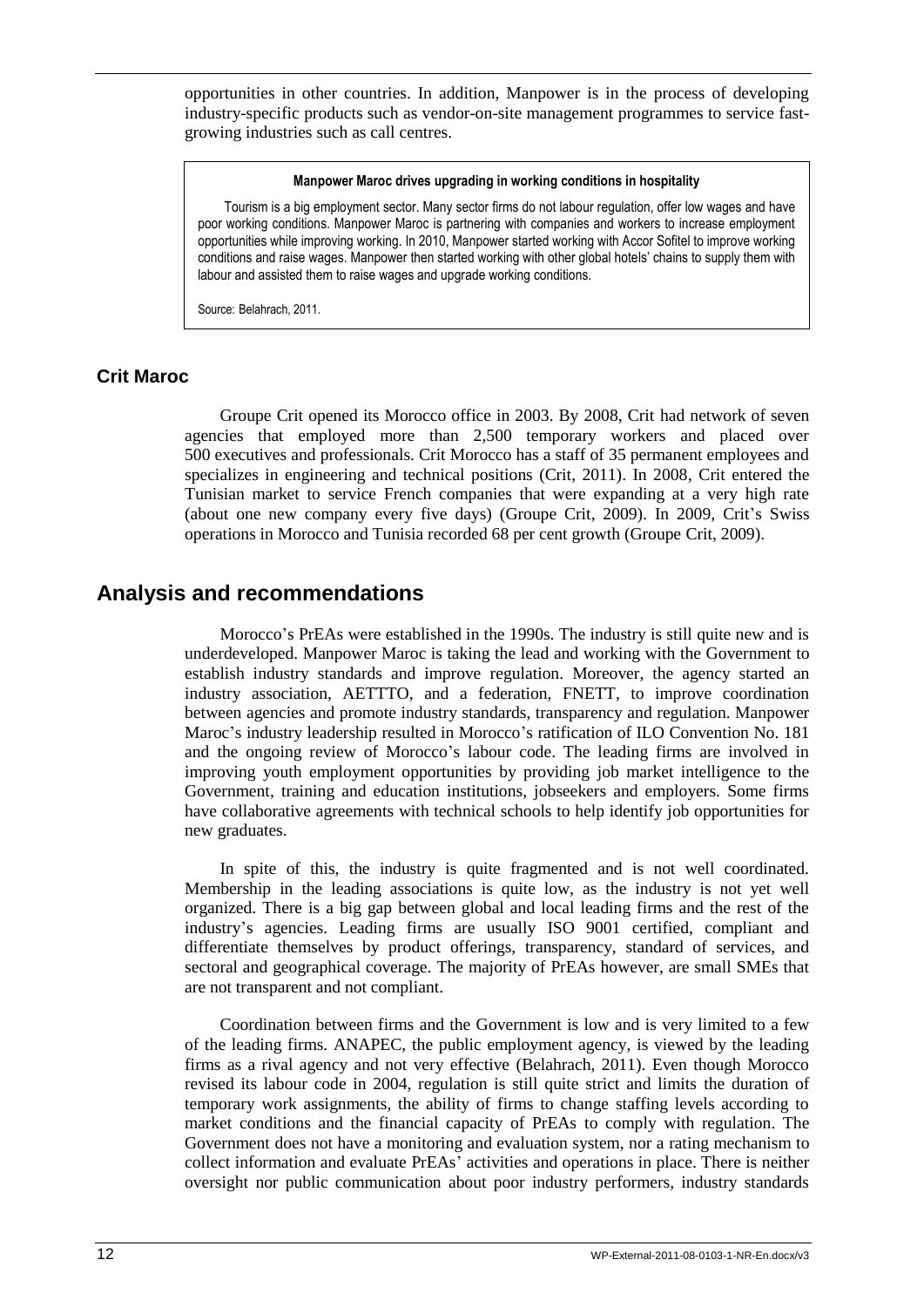and the best agencies to work with. Table 3 provides an overall rating of the private employment agency industry in Morocco.

| Indicator | <b>Institutional</b><br>commitment | <b>Industry</b><br>coordination | Regulation | <b>Monitoring and</b><br>evaluation | Rating<br><b>PrEAs</b> | <b>Communications</b><br>and transparency |
|-----------|------------------------------------|---------------------------------|------------|-------------------------------------|------------------------|-------------------------------------------|
|           |                                    |                                 |            |                                     |                        |                                           |
| Excellent | Good                               | Fair<br>Poor                    |            |                                     |                        |                                           |

#### **Table 3. Morocco's PrEAs industry analysis indicators**

#### **Recommendations**

There are several steps that the Moroccan Government, non-governmental organizations (NGOs), trade unions, and the private sector may wish to take to accelerate the growth of the industry and have a greater impact on job creation. The framework for these steps is already provided in many of the ILO Conventions and Recommendations. For example, the Employment Relationship Recommendation, 2006 (No. 198) suggests the creation of appropriate mechanisms that include representative public and private organizations to monitor labour market developments and promote collaboration between labour market actors. Also, the Employment Service Convention, 1948 (No. 88), Article 11, stipulates that the competent authorities shall take the necessary measures to secure effective cooperation between the public employment service and private employment agencies. Therefore, some of the steps that Government and other organizations may want to take include (see table 4):

- Continue to improve labour regulation to be more compatible with international standards and a flexible labour market.
- Create a steering committee to dialogue with private sector employers, PrEAs, trade unions and independent NGOs to set up the following:
	- gold standards for industry operations;
	- monitoring and evaluation standards;
	- data collection and industry oversight mechanisms to collect and broadcast information on agency work in Morocco, to ensure respect for workers' rights, and to track compliance; and
	- develop a registry and a rating system for all operating PrEAs in Morocco.
- Establish a website and develop communication material to inform jobseekers and employers about agency work in Morocco.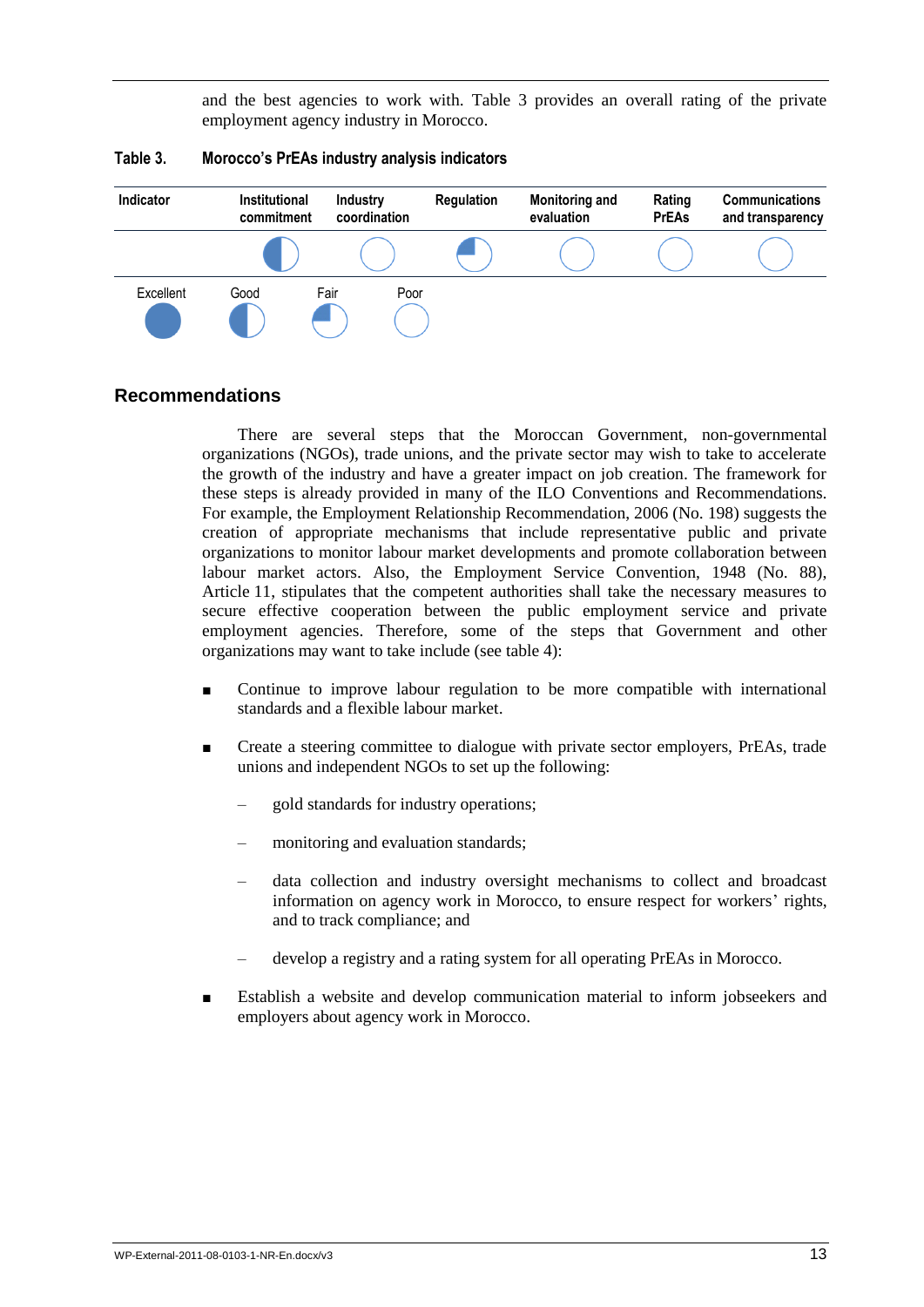| Indicator      | <b>Institutional</b><br>commitment            | <b>Regulation</b>      | Industry<br>coordination evaluation | <b>Monitoring and</b>                                                                                                  | <b>Rating PrEAs</b>                                                                                  | <b>Communications</b><br>and transparency                                                                                           |
|----------------|-----------------------------------------------|------------------------|-------------------------------------|------------------------------------------------------------------------------------------------------------------------|------------------------------------------------------------------------------------------------------|-------------------------------------------------------------------------------------------------------------------------------------|
| Recommendation | Enhance dialogue<br>and improve<br>regulation | Improve<br>labour code | Steering<br>committee               | Steering committee Steering<br>partners with<br>stakeholders to<br>register agencies<br>and develop a<br>rating system | committee<br>partners with<br>stakeholders to<br>register agencies<br>and develop a<br>rating system | Establish a web site<br>and develop public<br>communication<br>materials and<br>channels to raise<br>awareness about<br>agency work |

#### **Table 4. Recommendations matrix**

# **Conclusion**

Private employment agencies are critical to labour market efficiency. Global PrEAs started geographically expanding about 50 years ago. The Middle East market is a new market for these agencies and is undeveloped compared to developed economies. Global PrEAs in the Middle East have established offices in GCC countries, in Morocco and Tunisia and are partnering with organizations to tackle youth unemployment and skills development issues.

Morocco's experience with global PrEAs demonstrates their importance in developing the labour market, upgrading skills and driving better regulation. Manpower Maroc helped the Moroccan Government ratify the ILO Convention No. 181 and is working with the Tunisian authorities to ratify in due course as well. Global PrEAs often promote industry regulation and standards to improve labour market flexibility. Manpower Maroc is trying to organize stakeholders to drive transparency, standards and monitoring and evaluation. Some PrEAs in Morocco proved to be partners in addressing youth unemployment in the country.

However, many PrEAs in Morocco are not transparent. The Moroccan Government could consider taking steps to address some of the structural problems in the industry and capitalize on the presence of mature firms such as Manpower and Adecco in its market. The Government could improve regulation and create mechanisms that promote industry oversight, communication and collaboration to promote industry growth and raise awareness about industry actors in Morocco."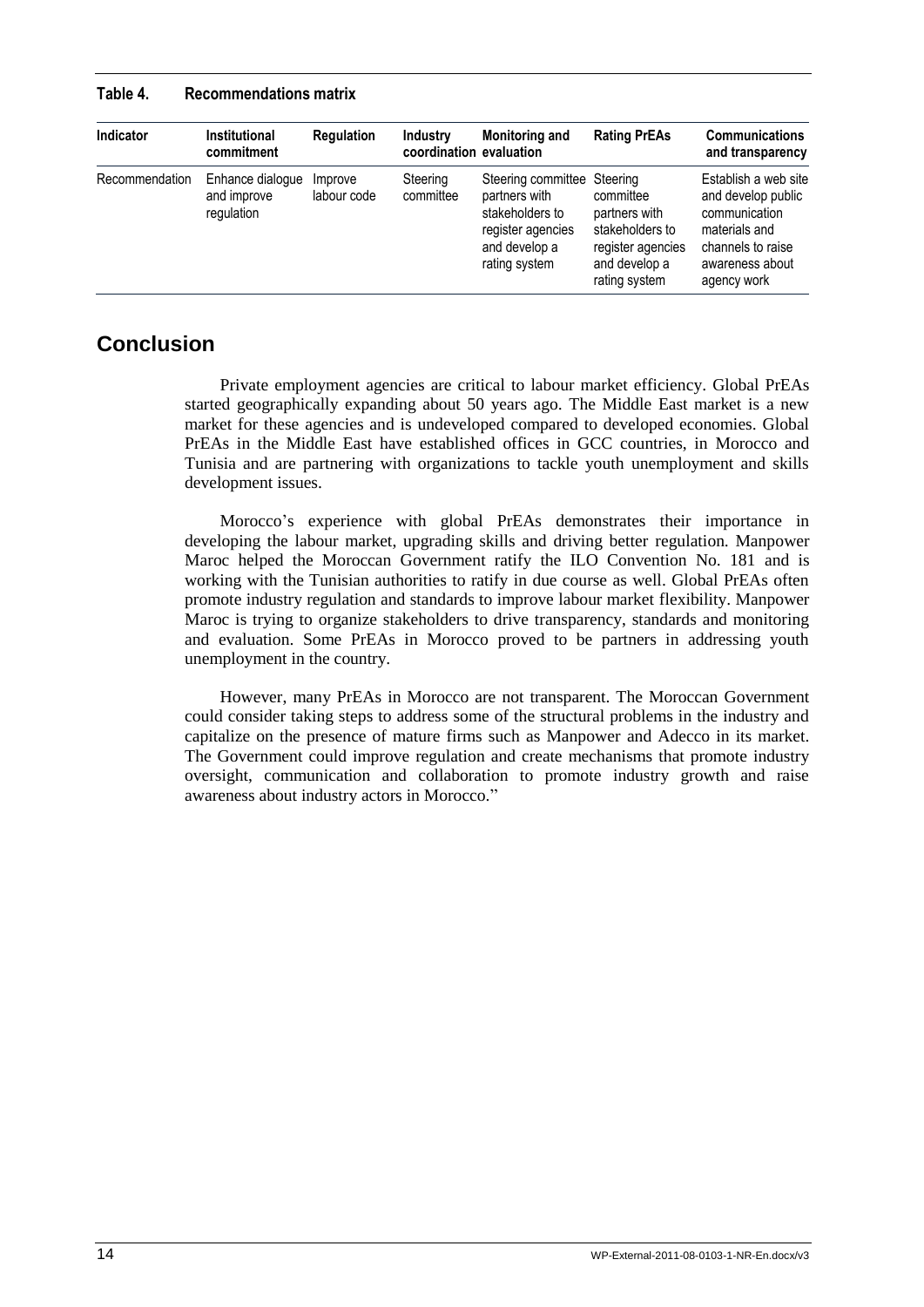### **Bibliography**

- Adecco. 2011. "Adecco Maroc". Retrieved 20 February 2011 from http://www.adeccomaroc.com/adeccomaroc/about.php.
- AETTTO. 2007. "Association des entreprises de travail temporaire transparentes et organisées‖. Retrieved 23 February 2011 from http://www.aettto.com.
- Ahmed, G. 2010. *The Employment and Human Resource Services Industry: How can Egypt develop and attract private sector staffing firms to improve employment services?*, unpublished, Economic Development Policy (Duke University, Durham, North Carolina, United States).
- ANAPEC. 2011. "L'Agence Nationale de Promotion de l'Emploi et des Compétences" (ANAPEC). Retrieved 10 February 2011 from http://www.anapec.org.
- Arif, H. 1997. "Le Vide Juridique". Retrieved 23 February 2011 from http://www.leconomiste.com/article/le-vide-juridique.
- Belahrach, J. 2011. Director of Manpower North Africa. Personal communication with G. Ahmed, 11 February 2011.
- Benkrich, A. 2011. Service de La Coopération Multilatérale. Personal communication with G. Ahmed, 11 February 2011.
- Benson, P. and Al Arkoubi, K. 2006. "Human Resources Management in Morocco", in Pawan Budhwar and Kamel Mellahi (ed.), *Managing Human Resources in the Middle East*, pp. 273–290 (New York, Routledge).
- Bottini, N. and Gasiorek, M. 2009. *Trade and Job Re-allocation: Evidence for Morocco*. (Castellanza, Italy, Università Carlo Cattaneo).
- Boudarbat, B. (2008). "Job-Search Strategies and the Unemployment of University Graduates in Morocco‖. *International Research Journal of Finance and Economics* (14): 15–33.
- Boustani, D. 2011. Adecco Maroc Recruitment Manager. Personal communication with G. Ahmed, 23 February 2011.
- Ciett. 2011. *The Agency Work Industry Around the World:* International Confederation of Private Employment Agencies. Brussels.
- Crit. 2011. "Crit Job". Retrieved 11 February 2011 from http://www.critjob.com/maroc/societe-crit-travail-temporaire.htm.

Datamonitor. 2010a. *Global Employment Services: Datamonitor*.

—. 2010b. *Global Human Resources and Employment Services: Datamonitor*.

—. 2010c. *Morocco: Country Analysis Report – In-depth PEST Insights: Datamonitor*.

Emploi-Maroc 2010a. "L'offshore réussit bien à l'emploi Marocain". Emploi-Maroc.com, (10 January 2010). Retrieved 23 February 2011 from http://www.emploimaroc.com/contenu/em/article?p=7&t=L'offshore%20r%E9ussit% 20bien%20%E0%20l'emploi%20%20marocain.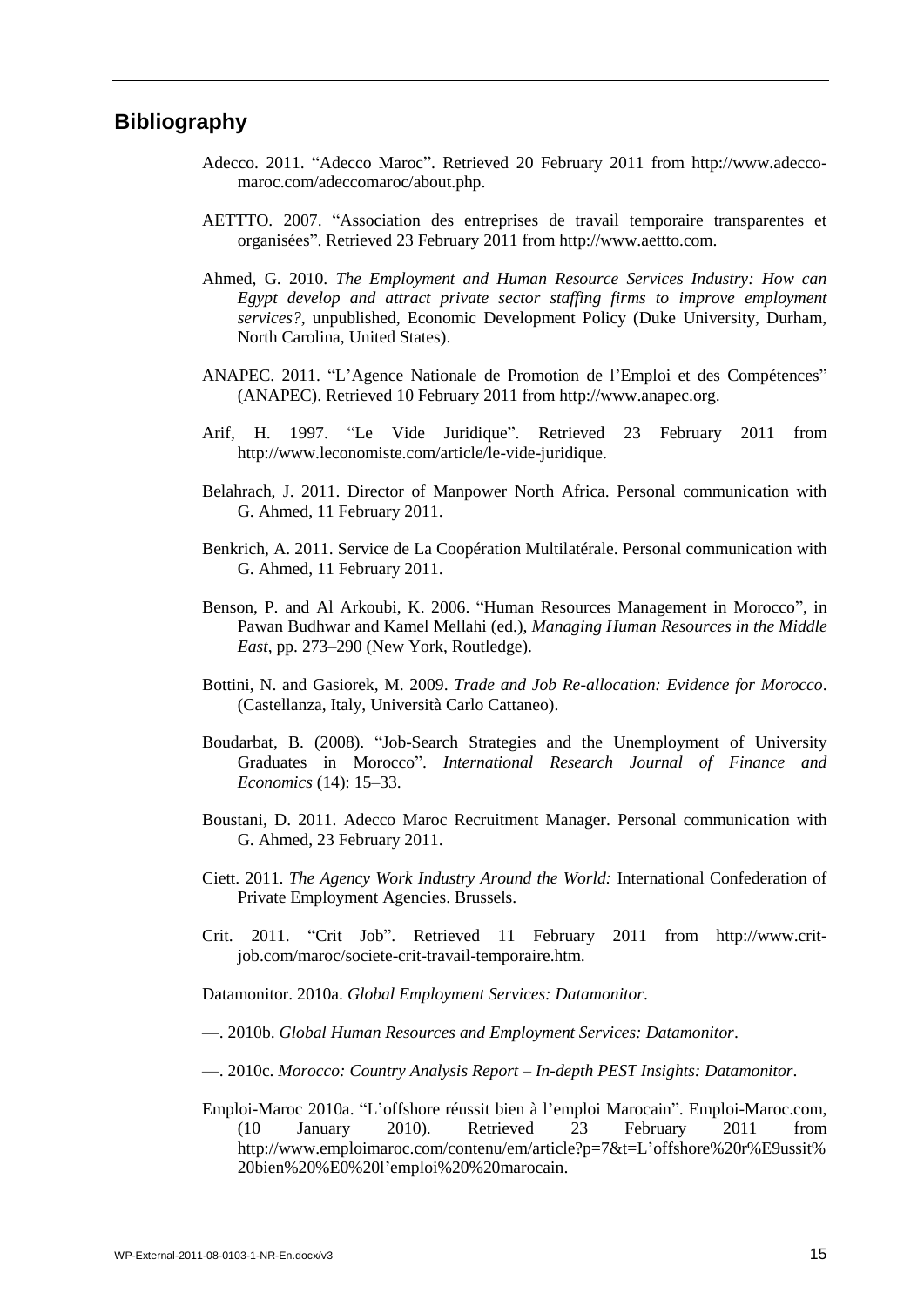—. 2010b. ―Les secteurs qui recrutent au Maroc‖. Emploi-Maroc.com, (10 January 2010). Retrieved 23 February 2011 from http://www.emploi-maroc.com/contenu/em/ article?p=1&t=Les%20Secteurs%20qui%20recrutent%20au%20Maroc.

Groupe Crit. 2009. Rapport Annuel 2009. Saint Ouen: Groupe Crit.

- Haut-Commissariat Au Plan. 2011. Indicateurs & agrégats. Retrieved 23 February 2011 from Royaume du Maroc Haut-Commissariat Au Plan: http://www.hcp.ma/ frmInd.aspx?id=0101010100.
- ILO, Sectoral Activities Programme. 2009. *Private employment agencies, temporary agency workers and their contribution to the labour market*. Geneva: ILO.
- Laporte, F. 2011. "Tunisie: Le travail temporaire à la croisée des chemins". LaPresse.tn, (26 February 2011). Retrieved 26 February 2011 from http://jdevelle.wordpress.com.
- Manpower. 2011. "Manpower Maroc". Retrieved 10 February 2011 from http://www. manpower-maroc.com/emploi-maroc/index.html.
- Ministère de l'Emploi et de la Formation Professionnelle. 2011. "Intermédiation par les agences privées". Retrieved 11 February 2011 from http://www.emploi.gov.ma/ def.asp?codelangue=23&info=990.
- Onaran Yüksel, M. and Siivgin, K. 2008 (May 2008). "Better Conditions for Temporary Workers‖. *International Financial Law Review*, 27(5), 107–111.
- Oxford Business Group 2009. *The Report: Morocco 2009*. Available from http://books.google.com/books?id=hEvCpNW2qBwC&pg=PA214&dq=upgrading+o f+Morocco's+fruit+and+vegetable+exports&hl=en&ei=VO8QTa12goKUB\_n73L0M &sa=X&oi=book\_result&ct=result&resnum=1&ved=0CC0Q6AEwAA#v=onepage& q&f=false.
- Pelzer, M. 2009. "Manpower Inc. Enters Historic Partnership with Silatech to Connect Young People to Jobs Across the Middle East and North Africa". Manpower Inc., (30 January 2009). Retrieved 15 February 2010 from http://www.manpower. com/investors/releasedetail.cfm?releaseid=362446.
- Siraj, M. 2008. "Trente Propositions Pour Organiser le Travail Temporaire". *Aujourd'hui Le Maroc*, 14 May 2008 from http://www.aujourdhui.ma/economie-details 61724.html.
- Staffing Industry Analysts (ed.) 2010. *Lexicon of Global Contingent Workforce*. Crain Communications.
- Wa Bayn. 2009. "Les Centres D'Appels au Maroc Soufflent Leur Dixième Bougie!". Retrieved 26 February 2011 from http://www.wabayn.com/economie/230209-lescentres-d-appels-au-maroc-soufflent-leur-dixi-me-bo.html.
- Ward, K. 2004. "Going global? Internationalization and diversification in the temporary staffing industry". *Journal of Economic Geography*, 4(3): 251.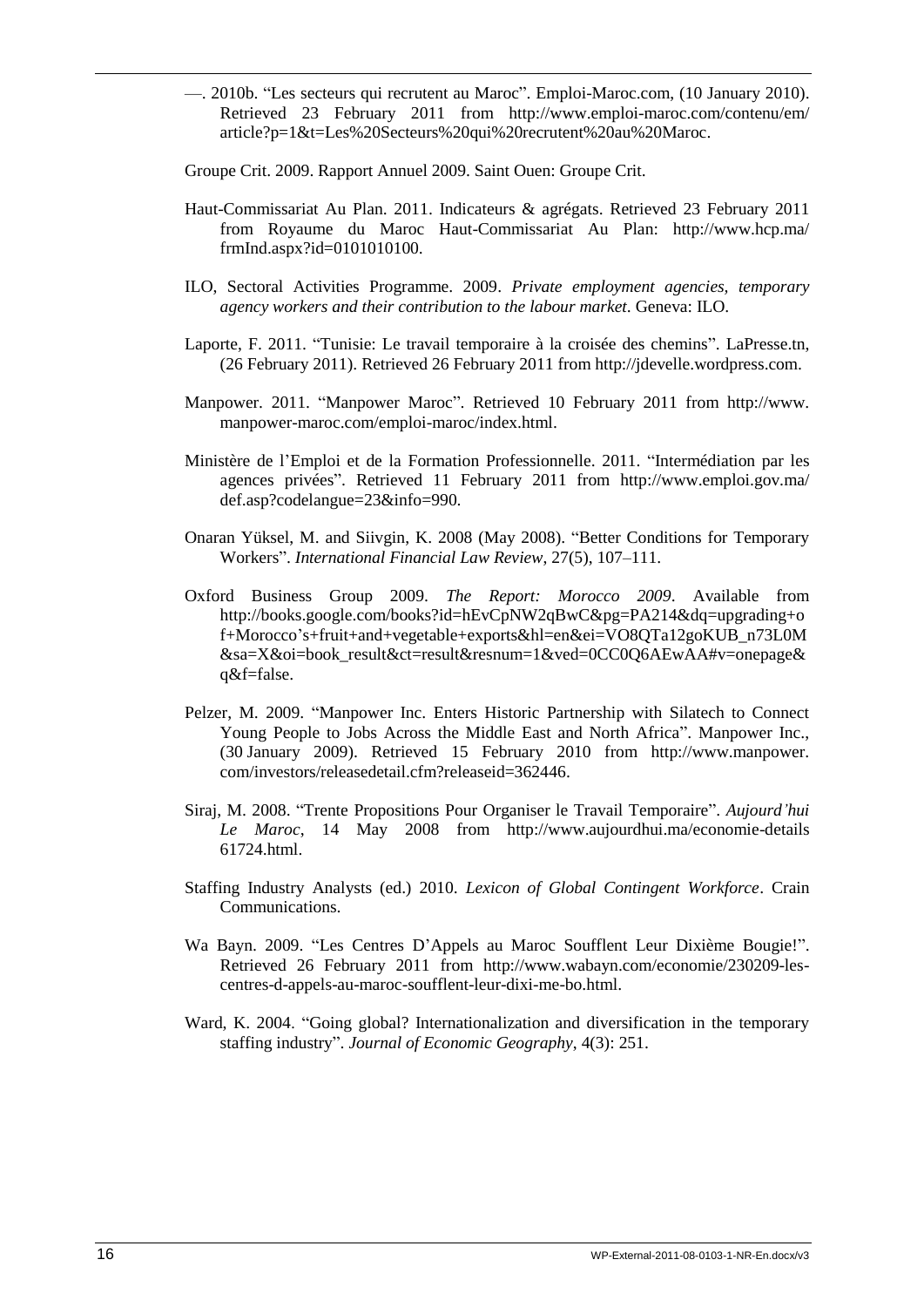# **Sectoral working papers**<sup>1</sup>

|                                                                                                                                                                                                                                                  | Year | Reference |
|--------------------------------------------------------------------------------------------------------------------------------------------------------------------------------------------------------------------------------------------------|------|-----------|
| The Warp and the Web<br>Organized production and unorganized producers in the informal<br>food-processing industry: Case studies of bakeries, savouries'<br>establishments and fish processing in the city of Mumbai<br>(Bombay)<br>(Ritu Dewan) | 2000 | WP.156    |
| Employment and poverty in Sri Lanka: Long-term perspectives<br>(Vali Jamal)                                                                                                                                                                      | 2000 | WP.157    |
| Recruitment of educational personnel<br>(Wouter Brandt and Rita Rymenans)                                                                                                                                                                        | 2000 | WP.158    |
| L'industrie du textile-habillement au Maroc: Les besoins des chefs<br>d'entreprise et les conditions de travail des femmes dans les PME<br>(Riad Meddeb)                                                                                         | 2000 | WP.159    |
| L'évolution de la condition des personnels enseignants de<br>l'enseignement supérieur<br>(Thierry Chevaillier)                                                                                                                                   | 2000 | WP.160    |
| The changing conditions of higher education teaching personnel<br>(Thierry Chevaillier)                                                                                                                                                          | 2000 | WP.161    |
| Working time arrangements in the Australian mining industry:<br>Trends and implications with particular reference to occupational<br>health and safety                                                                                           | 2000 | WP.162    |
| (Kathryn Heiler, Richard Pickersgill, Chris Briggs)<br>Public participation in forestry in Europe and North America:                                                                                                                             | 2000 | WP.163    |
| Report of the Team of Specialists on Participation in Forestry                                                                                                                                                                                   |      |           |
| Decentralization and privatization in municipal services: The case<br>of health services<br>(Stephen Bach)                                                                                                                                       | 2000 | WP.164    |
| Social dialogue in postal services in Asia and the Pacific: Final<br>report of the ILO-UPU Joint Regional Seminar, Bangkok,<br>23-26 May 2000<br>(edited by John Myers)                                                                          | 2000 | WP.165    |
| Democratic regulation: A guide to the control of privatized public<br>services through social dialogue<br>(G. Palast, J. Oppenheim, T. McGregor)                                                                                                 | 2000 | WP.166    |
| Worker safety in the shipbreaking industries: An issues paper<br>(Sectoral Activities Department and InFocus Programme on<br>Safety and Health at Work and the Environment)                                                                      | 2001 | WP.167    |
| Safety and health in small-scale surface mines - A handbook<br>(Manfred Walle and Norman Jennings)                                                                                                                                               | 2001 | WP.168    |

<sup>1</sup> Working Paper Nos  $1-50$  are not included on this list for reasons of space, but may be requested from the Sectoral Activities Department.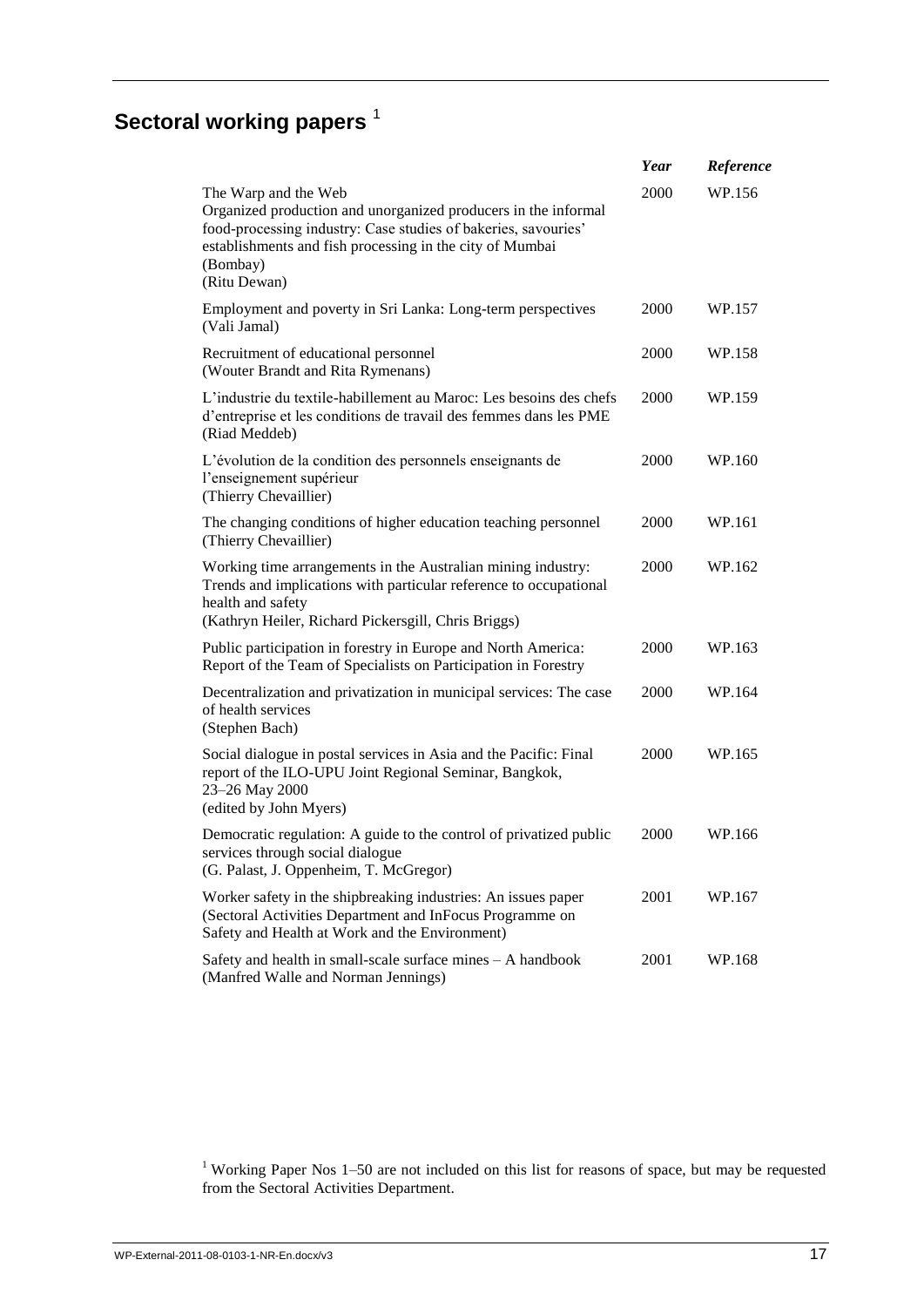|                                                                                                                                                                                      | Year | Reference |
|--------------------------------------------------------------------------------------------------------------------------------------------------------------------------------------|------|-----------|
| Le rôle des initiatives volontaires concertées dans la promotion et<br>la dynamique du dialogue social dans les industries textiles,<br>habillement, chaussures<br>(Stéphanie Faure) | 2001 | WP.169    |
| The role of joint voluntary initiatives in the promotion and<br>momentum of social dialogue in the textile, clothing and footwear<br>industries<br>(Stéphanie Faure)                 | 2001 | WP.170    |
| La situation sociale des artistes-interprètes de la musique en Asie,<br>en Afrique et en Amérique latine<br>(Jean Vincent)                                                           | 2001 | WP.171    |
| The social situation of musical performers in Asia, Africa and<br>Latin America<br>(Jean Vincent)                                                                                    | 2001 | WP.172    |
| Guide sur la sécurité et hygiène dans les petites mines à ciel ouvert<br>(Manfred Walle and Norman Jennings)                                                                         | 2001 | WP.173    |
| Seguridad y salud en minas de superficie de pequeña escala:<br>Manual<br>(Manfred Walle and Norman Jennings)                                                                         | 2001 | WP.174    |
| Privatization of municipal services: Potential, limitations and<br>challenges for the social partners<br>(Brendan Martin)                                                            | 2001 | WP.175    |
| Decentralization and privatization of municipal services: The<br>perspective of consumers and their organizations<br>(Robin Simpson)                                                 | 2001 | WP.176    |
| Social and labour consequences of the decentralization and<br>privatization of municipal services: The cases of Australia and<br>New Zealand<br>(Michael Paddon)                     | 2001 | WP.177    |
| 1st European Forest Entrepreneurs' Day, 16 September, 2000<br>(European Network of Forest Entrepreneurs ENFE)                                                                        | 2001 | WP.178    |
| The world tobacco industry: trends and prospects<br>(Gijsbert van Liemt)                                                                                                             | 2002 | WP.179    |
| The construction industry in China: Its image, employment<br>prospects and skill requirements<br>(Lu You-Jie and Paul W. Fox)                                                        | 2001 | WP.180    |
| The impact of 11 September on the aviation industry<br>(Peter Spence Morrell and Fariba Alamdari)                                                                                    | 2002 | WP.181    |
| The impact of 11 September on the civil aviation industry: Social<br>and labour effects<br>(Prof. Peter Turnbull and Geraint Harvey)                                                 | 2002 | WP.182    |
| Employment trends in the tobacco sector in the United States:<br>A study of five states<br>(Maureen Kennedy)                                                                         | 2002 | WP.183    |
| Tobacco: An economic lifeline? The case of tobacco farming in<br>the Kasungu Agricultural Development Division, Malawi<br>(Michael Mwasikakata)                                      | 2002 | WP.184    |
| A study of the tobacco sector in selected provinces of Cambodia<br>and China<br>(Yongqing He, Yuko Maeda, Yunling Zhang)                                                             | 2002 | WP.185    |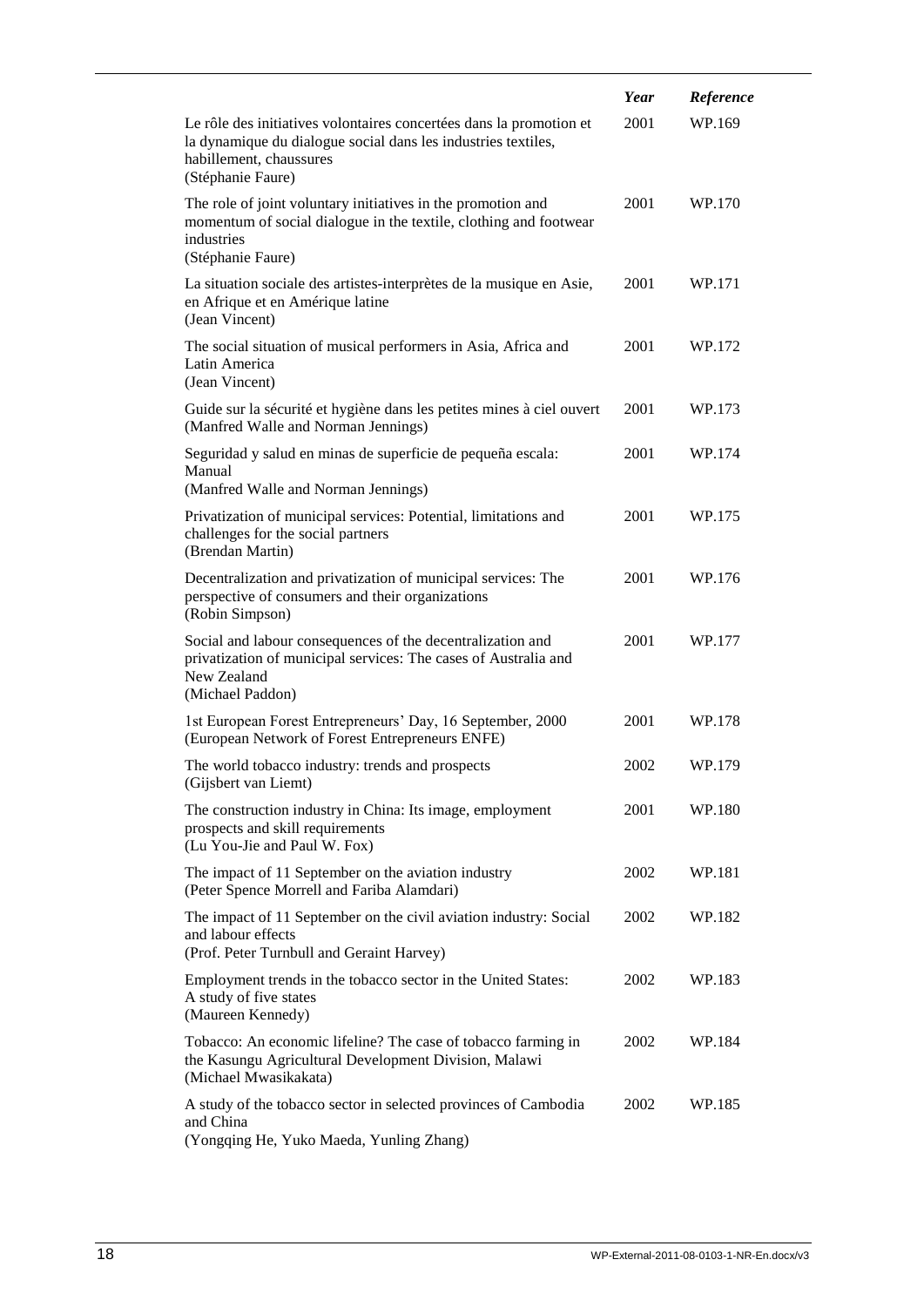|                                                                                                                                                                                    | Year | Reference |
|------------------------------------------------------------------------------------------------------------------------------------------------------------------------------------|------|-----------|
| Child performers working in the entertainment industry:<br>An analysis of the problems faced<br>(Katherine Sand)                                                                   | 2003 | WP.186    |
| Informal labour in the construction industry in Nepal<br>(Kishore K. Jha)                                                                                                          | 2002 | WP.187    |
| The construction labour force in South Africa: A study of informal<br>labour in the Western Cape<br>(Jane English and Georg Mbuthia)                                               | 2002 | WP.188    |
| Social dialogue in health services - Case studies in Brazil,<br>Canada, Chile, United Kingdom<br>(Jane Lethbridge)                                                                 | 2002 | WP.189    |
| Teachers and new ICT in teaching and learning modes of<br>introduction and implementation impact<br>implications for teachers<br>(Chris Duke)                                      | 2002 | WP.190    |
| Best practice in social dialogue in public service reform: A case<br>study of the Norwegian Agency for Development Co-operation<br>(NORAD)<br>(Torunn Olsen)                       | 2002 | WP.191    |
| Best practice in social dialogue in public service emergency<br>services in South Africa<br>(Bobby Mgijima)                                                                        | 2003 | WP.192    |
| Case studies in social dialogue in the public emergency services –<br>Argentina<br>(Laura El Halli Obeid and Liliana Beatriz Weisenberg)                                           | 2003 | WP.193    |
| Employment trends in the tobacco sector: Selected provinces of<br><b>Bulgaria and Turkey</b><br>(Roska Ivanovna Petkova and Nurettin Yildirak)                                     | 2003 | WP.194    |
| How to prevent accidents on small construction sites<br>(Illustrated by Rita Walle)                                                                                                | 2003 | WP.195    |
| Sectoral trends: A survey<br>(Katherine A. Hagen)                                                                                                                                  | 2003 | WP.196    |
| The impact of the restructuring of civil aviation on employment<br>and social practices<br>(Bert Essenberg)                                                                        | 2003 | WP.197    |
| Raising awareness of forests and forestry. Report of the<br>FAO/ECE/ILO Team of Specialists<br>on Participation in Forestry and the FAO/ECE Forest<br><b>Communicators Network</b> | 2003 | WP.198    |
| Teaching and the use of ICT in Hungary<br>(Eva Tót)                                                                                                                                | 2003 | WP.199    |
| Violence and stress at work in the postal sector<br>(Sabir I. Giga, Helge Hoel and Cary L. Cooper)                                                                                 | 2003 | WP.200    |
| Violence and stress at work in the performing arts and in<br>journalism<br>(Sabir I. Giga, Helge Hoel and Cary L. Cooper)                                                          | 2003 | WP.201    |
| Making ends meet: Bidi workers in India today: A study of four<br>states                                                                                                           | 2003 | WP.202    |
| Civil aviation: The worst crisis ever?<br>(Bert Essenberg)                                                                                                                         | 2003 | WP.203    |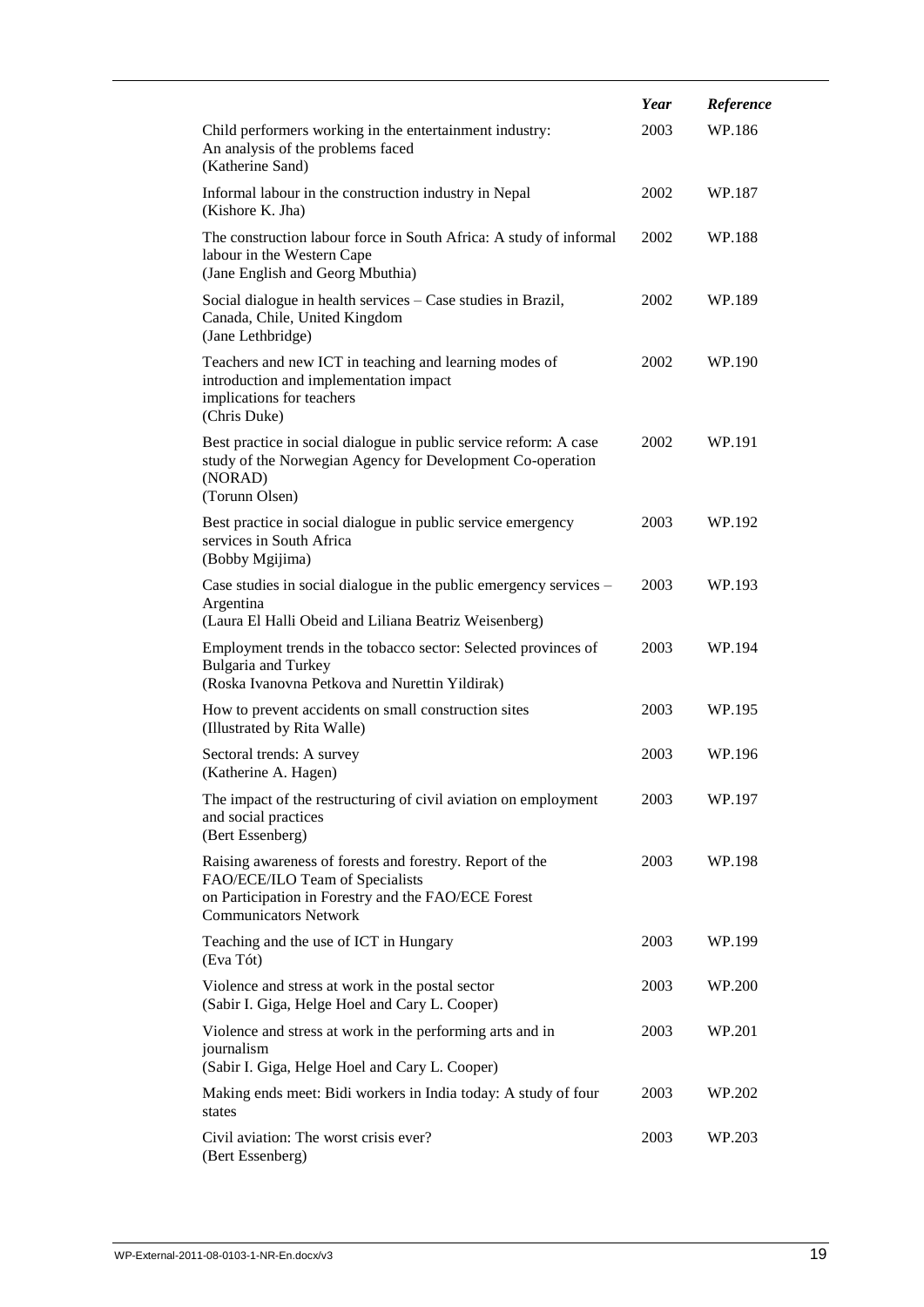|                                                                                                                                                                    | Year | Reference |
|--------------------------------------------------------------------------------------------------------------------------------------------------------------------|------|-----------|
| Informal labour in the construction industry in Kenya: A case<br>study of Nairobi                                                                                  | 2003 | WP.204    |
| (Winnie V. Mitullah and Isabella Njeri Wachira)                                                                                                                    |      |           |
| Violence and stress at work in the transport sector<br>(Bert Essenberg)                                                                                            | 2003 | WP.205    |
| The impact of Severe Acute Respiratory Syndrome (SARS) on<br>health personnel<br>(Christiane Wiskow)                                                               | 2003 | WP.206    |
| How we work and live. Forest workers talk about themselves<br>(Bernt Strehlke)                                                                                     | 2003 | WP.207    |
| Workplace violence in service industries with implications for the<br>education sector: Issues, solutions and resources<br>(Richard Verdugo and Anamaria Vere)     | 2003 | WP.208    |
| International migration of health workers: Labour and social<br>issues<br>(Stephen Bach)                                                                           | 2003 | WP.209    |
| Violence and stress at work in financial services<br>(Sabir I. Giga, Helge Hoel and Cary L. Cooper)                                                                | 2003 | WP.210    |
| Violence and stress in hotels, catering and tourism sector<br>(Helge Hoel and Ståle Einarsen)                                                                      | 2003 | WP.211    |
| Employment and human resources in the tourist industry in Asia<br>and the Pacific<br>(Travel Research International, London)                                       | 2003 | WP.212    |
| Democracy and public-private partnerships<br>(Jerrold Oppenheim and Theo MacGregor)                                                                                | 2003 | WP.213    |
| Social dialogue in the public emergency services in a changing<br>environment (Bulgaria)<br>(Pavlina Popova)                                                       | 2003 | WP.214    |
| Training of machine operators for mechanized wood harvesting. A<br>study carried out under the EU-funded ERGOWOOD project<br>(Bernt Strehlke and Kristin Warngren) | 2004 | WP.215    |
| Social dialogue in public emergency services: A case study in<br>Kenya                                                                                             | 2004 | WP.216    |
| (Leopold P. Mureithi)<br>Public emergency services: Social dialogue in a changing<br>environment: A study on Japan<br>(Minawa Ebisui)                              | 2004 | WP.217    |
| Academic tenure and its functional equivalent in post secondary<br>education<br>(Donald C. Savage)                                                                 | 2004 | WP.218    |
| Study of the Kerala Construction Labour Welfare Fund<br>(R.P. Nair)                                                                                                | 2004 | WP.219    |
| The Joint FAO/ECE/ILO Committee: Fifty years of international<br>cooperation in forestry<br>(T.J. Peck and E.G. Richards)                                          | 2004 | WP.220    |
| La permanence et son équivalent fonctionnel dans l'enseignement<br>postsecondaire<br>(Donald C. Savage)                                                            | 2004 | WP.221    |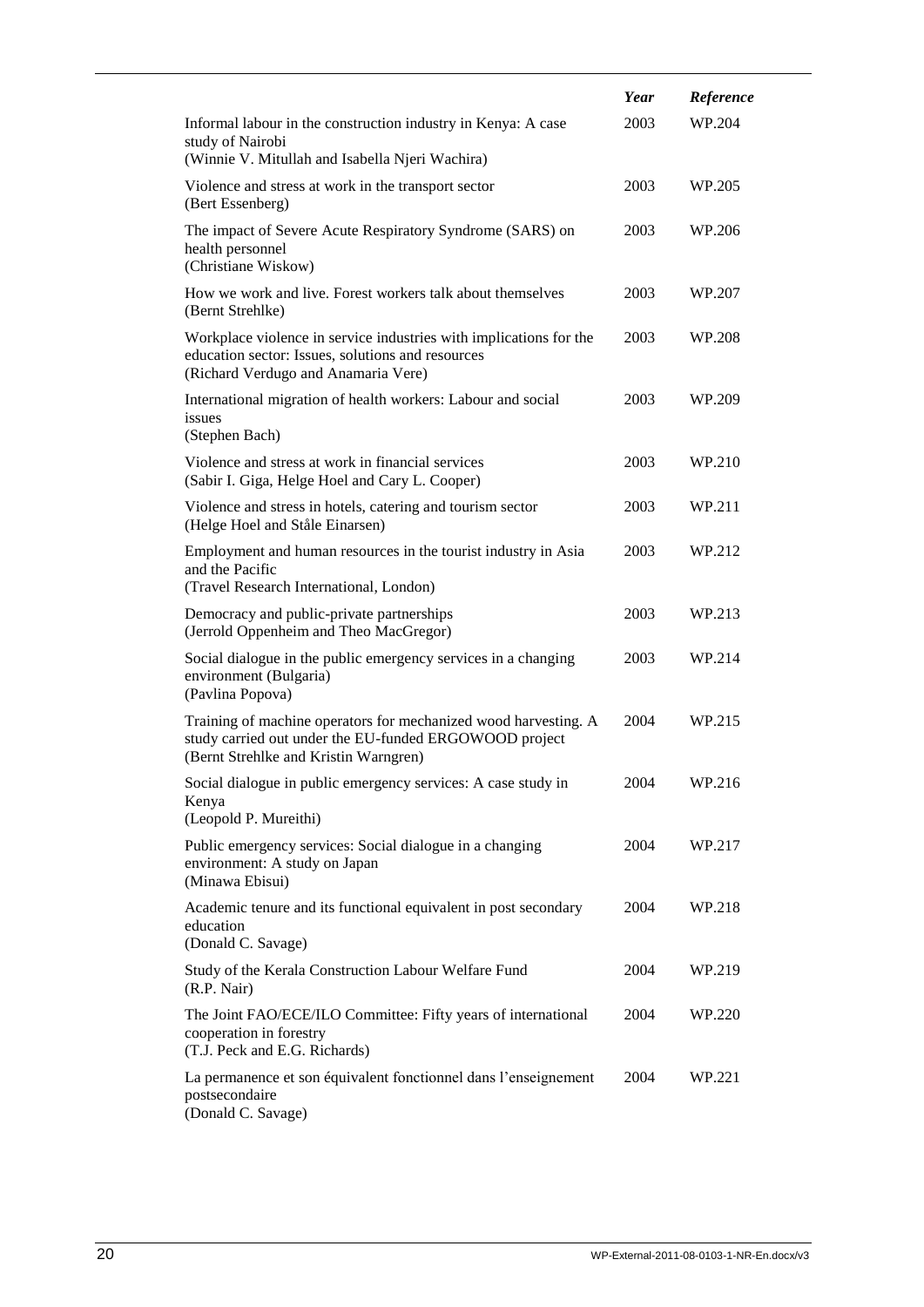|                                                                                                                                                       | Year | Reference |
|-------------------------------------------------------------------------------------------------------------------------------------------------------|------|-----------|
| Academic employment structures in higher education: The<br>Argentine case and the academic profession in Latin America<br>(Garcia de Fanelli)         | 2004 | WP.222    |
| An introduction to labour statistics in tourism<br>(Dirk Belau)                                                                                       | 2004 | WP.223    |
| Labour implications of the textiles and clothing quota phase-out<br>(Hildegunn Kyvik Nordas)                                                          | 2005 | WP.224    |
| Baseline study of labour practices on large construction sites in<br>Tanzania<br>(coordinated by the National Construction Council, Dar es<br>Salaam) | 2005 | WP.225    |
| Informal construction workers in Dar es Salaam, Tanzania<br>(Arthur Jason)                                                                            | 2005 | WP.226    |
| Prospects for micro, small and medium enterprises in the food and<br>drink industries in Guyana<br>(Abdul Rahim Forde)                                | 2005 | WP.227    |
| Alimentation et boisson au Burkina Faso: au delà de la survie<br>(Dié Martin Sow)                                                                     | 2005 | WP.228    |
| Social dialogue in education in Latin America: A regional survey<br>(Marcela Gajardo and Francisca Gómez)                                             | 2005 | WP.229    |
| Good industrial relations in the oil industry in the United Kingdom<br>(Dr Chris Forde, Dr Rob MacKenzie, Dr Mark Stuart,<br>Dr Rob Perrett)          | 2005 | WP.230    |
| The future of civil aviation in Africa: Restructuring and<br>social dialogue<br>(Bert Essenberg)                                                      | 2005 | WP.231    |
| The issues of fatigue and working time in the road transport sector                                                                                   | 2005 | WP.232    |
| Privatization of energy in the Argentine Republic                                                                                                     | 2005 | WP.233    |
| Social dialogue in the health sector: Case study Ghana<br>(Dr Delanyo Y. Dovlo)                                                                       | 2005 | WP.234    |
| Social dialogue in the health sector: Case study Bulgaria<br>(Dr L. Tomev, Dr N. Daskalova, Ms. T. Mihailova)                                         | 2005 | WP.235    |
| Migration of health workers: Country case study Philippines<br>(Institute of Health and Policy and Development Studies, Manila)                       | 2005 | WP.236    |
| Industrial relations in the oil industry in Nigeria<br>(Sola Fajana)                                                                                  | 2005 | WP.237    |
| Industrial relations in the oil industry in South Africa<br>(Shirley Miller and Tanya van Meelis)                                                     | 2005 | WP.238    |
| Industrial relations in the oil industry in Mexico<br>(Carlos Reynoso Castillo)                                                                       | 2005 | WP.239    |
| Corporate structural change and social dialogue in the chemical<br>industry<br>(Yasuhiko Kamakura)                                                    | 2006 | WP.240    |
| Privatización de la energía en la Republica Argentina<br>Perdidas y Ganancias<br>(Asociación del Personal Jerárquico del Agua y la Energía,<br>APJAE) | 2006 | WP.241    |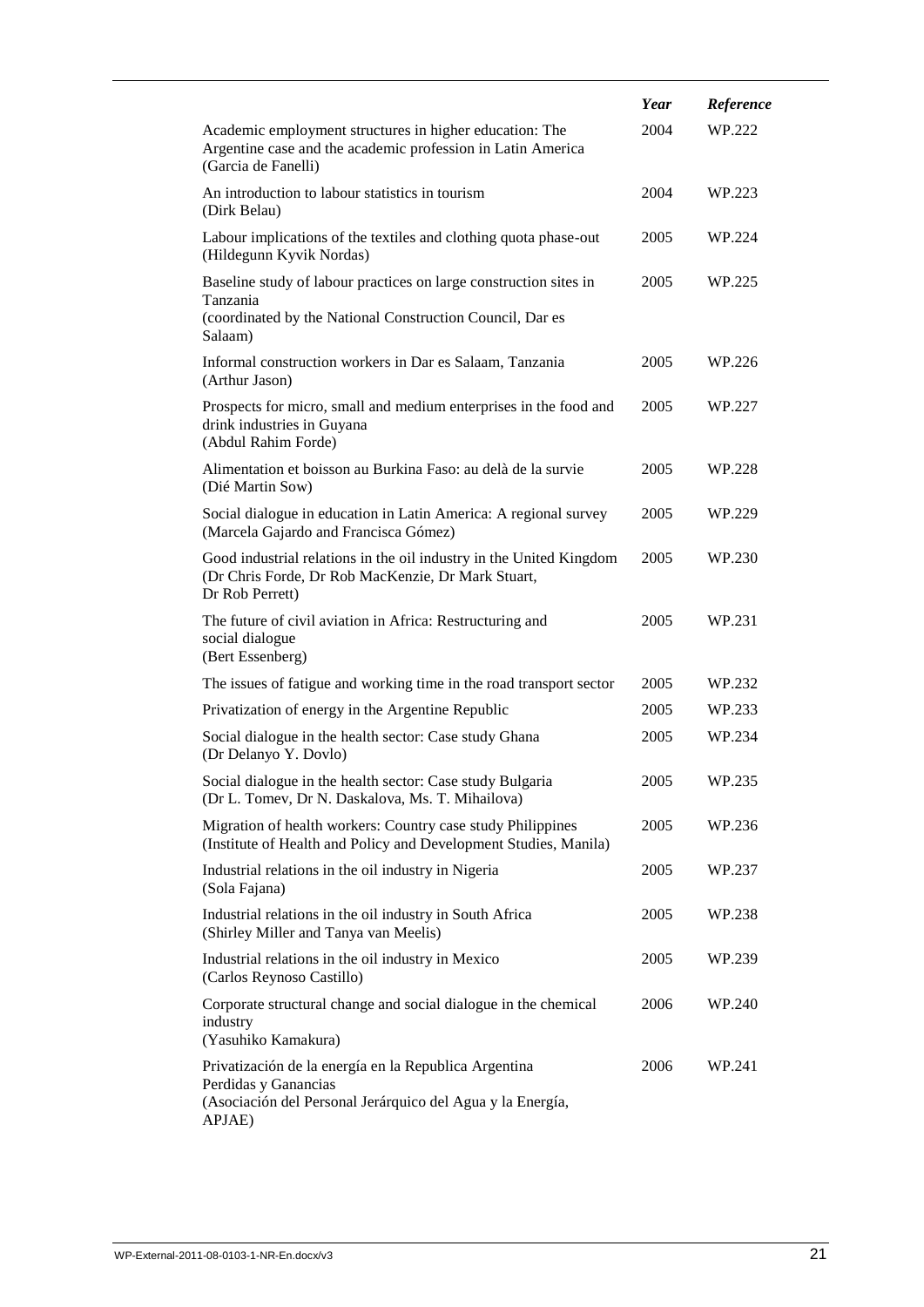|                                                                                                                                                                                                                                              | Year | Reference |
|----------------------------------------------------------------------------------------------------------------------------------------------------------------------------------------------------------------------------------------------|------|-----------|
| Vocational education and training in the chemical industry in<br>Germany and the United Kingdom<br>(Steffen A. Rogalski)                                                                                                                     | 2006 | WP.242    |
| The role of local authorities in promoting decent work. Towards<br>an applied research agenda for the construction and urban<br>development sector<br>(Jeroen Klink)                                                                         | 2006 | WP.243    |
| Vocational education and training in the chemical industry in<br>India<br>(National Safety Council of India – NSCI)                                                                                                                          | 2006 | WP.244    |
| Health worker migration flows in Europe:<br>Overview and case studies in selected CEE countries -<br>Romania, Czech Republic, Serbia and Croatia<br>(Christiane Wiskow)                                                                      | 2006 | WP.245    |
| Recent issues regarding collective bargaining and conditions of<br>work in the chemical industry<br>(Yasuhiko Kamakura)                                                                                                                      | 2006 | WP.246    |
| <b>SECTOR</b> source: Database description<br>(R. Doggett)                                                                                                                                                                                   | 2007 | WP.247    |
| Promotion de la compétitivité socio-économique dans le secteur<br>textile-habillement en Tunisie<br>(S. Bensedrine)                                                                                                                          | 2007 | WP.248    |
| Subcontracting in electronics: From contract manufacturers to<br>provides of electronic manufacturing services (EMS)<br>(Gijsbert van Liemt)                                                                                                 | 2007 | WP.249    |
| SECTOR source: data supplement to the report on the production<br>of electronic components for the IT industries<br>(R. Doggett)                                                                                                             | 2007 | WP.250    |
| ILO database on export processing zones<br>(J.P. Singa Boyenge)                                                                                                                                                                              | 2007 | WP.251    |
| The use of contract teachers in developing countries:<br>Trends and impact<br>(Alec Fyfe)                                                                                                                                                    | 2007 | WP.252    |
| Le recours aux enseignants contractuels dans les pays en<br>développement: tendances et impact (extraits)<br>(Alec Fyfe)                                                                                                                     | 2007 | WP.253    |
| Promoting good industrial relations in the oil and gas industries in<br>Indonesia (Mengembangkan Hubungan Industrial yang Baik di<br>Industri Minyak dan Gas Indonesia)<br>(Ratih Pratiwi Anwar and Muyanja Ssenyonga)                       | 2007 | WP.254    |
| Participatory approaches for planning and construction-related<br>assistance in settlement upgrading and expansion:<br>The roles of tripartite actors and other stakeholders<br>(David G. Williams)                                          | 2007 | WP.255    |
| Social dialogue in the education sector: An overview Le dialogue<br>social dans le secteur de l'education: Tour d'horizon<br>(Anamaria Vere)                                                                                                 | 2007 | WP.256    |
| Freedom of association and staff participation in higher education<br>decision-making: An overview Liberté syndicale et participation<br>du personnel à la prise de décisions dans l'enseignement<br>supérieur: Un aperçu<br>(Anamaria Vere) | 2007 | WP.257    |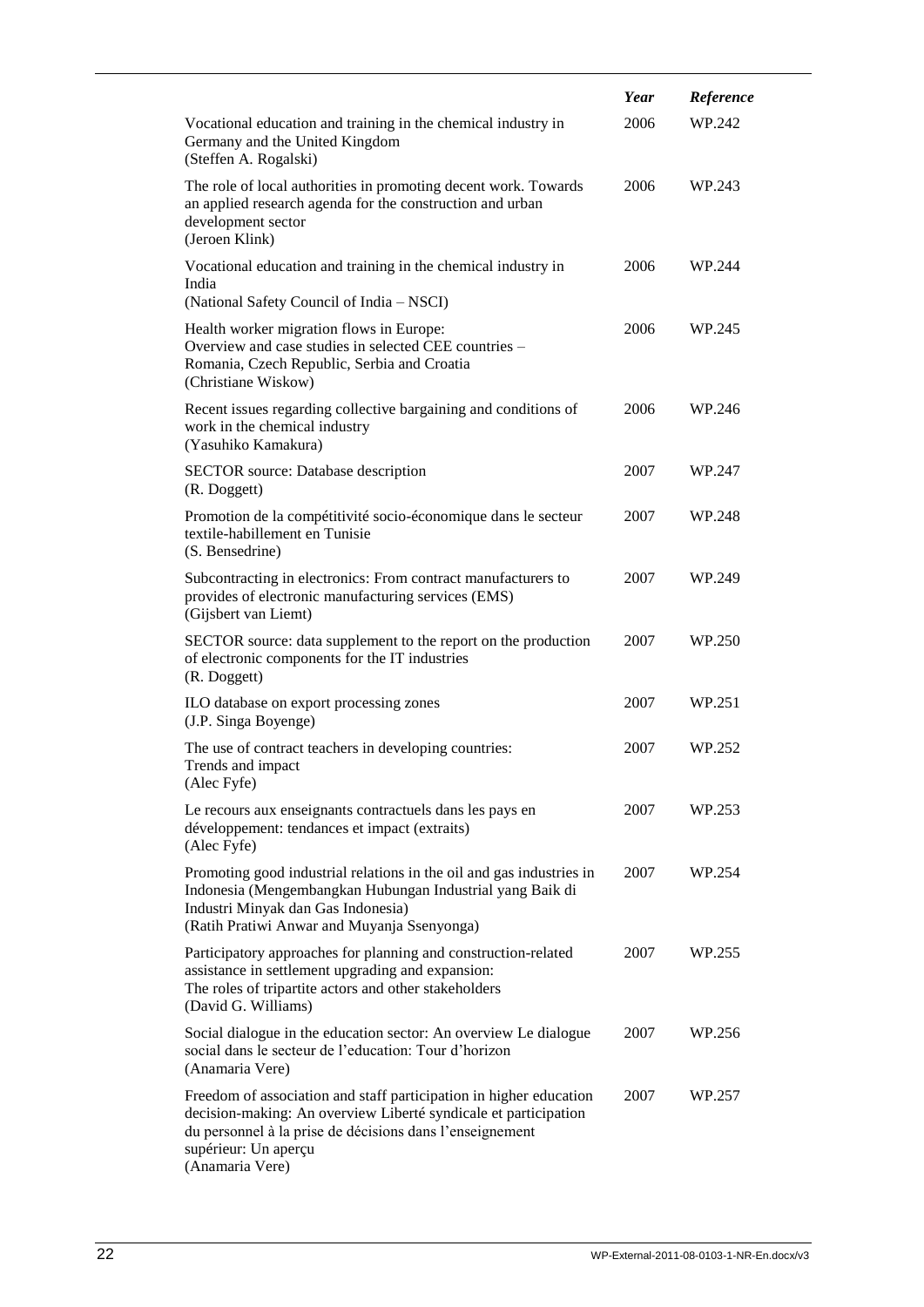|                                                                                                                                                                 | Year | Reference            |
|-----------------------------------------------------------------------------------------------------------------------------------------------------------------|------|----------------------|
| Social dialogue perspectives in Romanian road transport<br>(Roxana Radu)                                                                                        | 2008 | WP.258<br>(PDF ONLY) |
| Hacia el trabajo decente en el sector del azúcar, Mexico<br>(Leonard Mertens)                                                                                   | 2008 | WP.259               |
| Coffee in Kenya: Some challenges for decent work<br>(Leopold M. Mureithi)                                                                                       | 2008 | WP.260               |
| Hacia el trabajo decente en el Perú: la mujer en la industria<br>pesquera<br>(Gerardo Pejerrez Piedra)                                                          | 2008 | WP.261               |
| Alimentación, bebidas, tabaco - El banano en Costa Rica y sus<br>retos laborales<br>(Ernesto Quirós)                                                            | 2008 | WP.262               |
| The Kretek cigarette industry, Indonesia - challenges and<br>opportunities for decent work<br>(Ratih Pratiwi Anwar)                                             | 2008 | WP.263               |
| Safety and health in the European forestry sector. The impact of<br>more open markets and of increased<br>regulation<br>(Malcolm Gifford)                       | 2008 | WP.264               |
| Guide for social dialogue in the tourism industry<br>(Dain Bolwell and Wolfgang Weinz)                                                                          | 2008 | WP.265               |
| Reducing poverty through tourism<br>(Dain Bolwell and Wolfgang Weinz)                                                                                           | 2008 | WP.266               |
| Review of socially responsible HR and labour relations practice in<br>international hotel chains<br>(Jacqui Boardman and Candida Barbato)                       | 2008 | WP.267               |
| Reducir la pobreza a través del turismo<br>(Dain Bolwell and Wolfgang Weinz)                                                                                    | 2008 | WP.268               |
| Industrial relations and social dialogue in the oil and gas industries<br>in Indonesia (based on a field study)<br>(Ratih Pratiwi Anwar and Muyanja Ssenyonga)  | 2009 | WP.269               |
| The role of worker representation and consultation in managing<br>health and safety in the construction industry                                                | 2010 | WP.270               |
| Sectoral Coverage of the Global Economic Crisis, Trends in<br>Employment and Working Conditions by Economic Activity,<br>Statistical Update, Third Quarter 2009 | 2010 | WP.271               |
| Strengthening social dialogue in the utilities sector in Nigeria<br>(Professor Sola Fajana)                                                                     | 2010 | WP.272               |
| Strengthening social dialogue in the utilities sector in Malawi<br>(Winford H. Masanjala)                                                                       | 2010 | WP.273               |
| The Global Economic Crisis, Trends in Employment and Working<br>Conditions by Economic Activity,<br>Statistical Update, Fourth Quarter 2009                     | 2010 | WP.274               |
| Green Jobs Creation Through Sustainable Refurbishment in the<br><b>Developing Countries</b><br>(Ramin Kievani, Joseph H.M. Tah, Esra Kurul and<br>Henry Abanda) | 2010 | WP.275               |
| Working Conditions of Contract Workers in the Oil<br>and Gas Industries<br>(Ian Graham)                                                                         | 2010 | WP.276               |